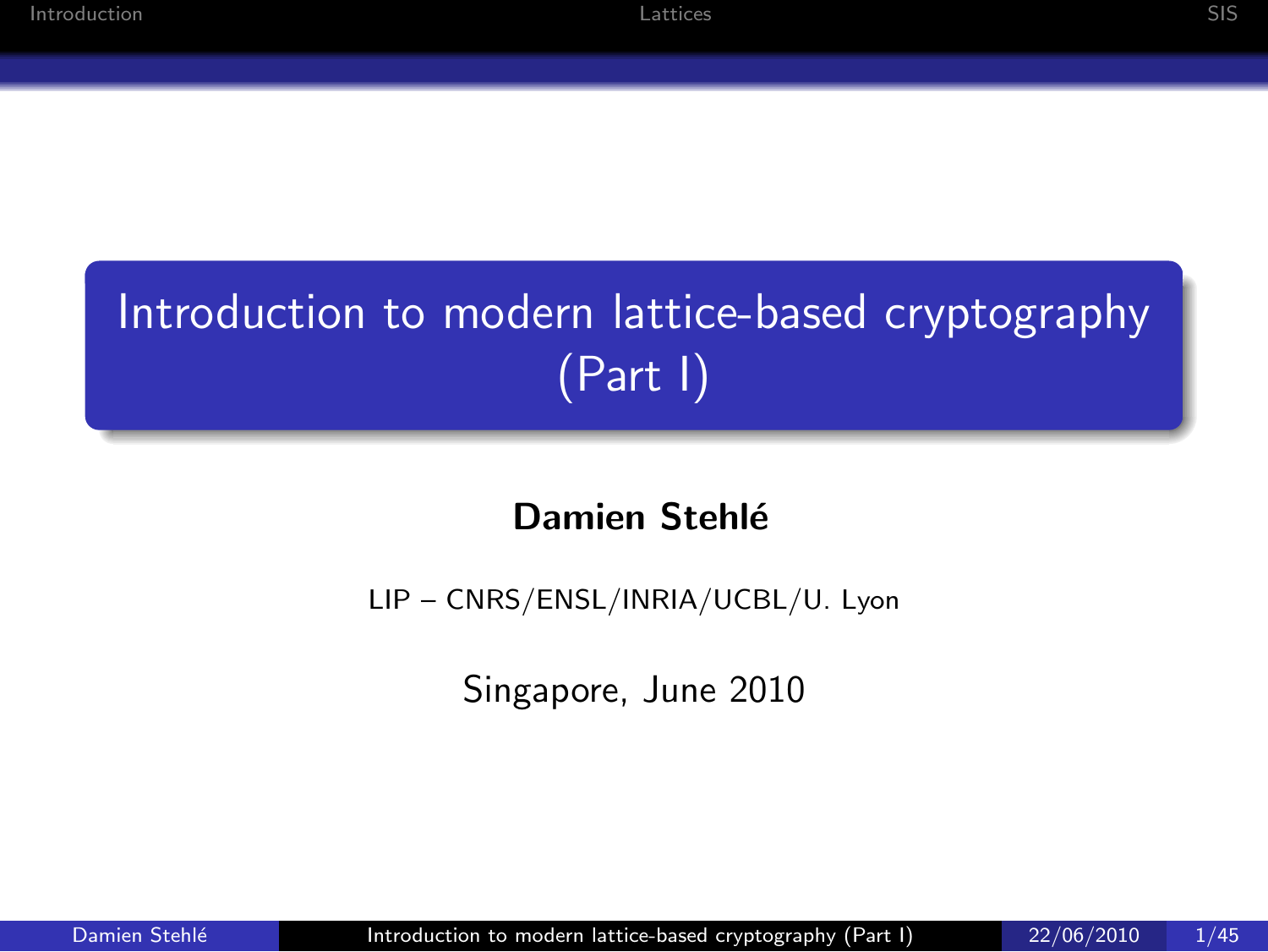#### Modern lattice-based cryptography

- Cryptography: the science of information hiding.
- **•** "Lattice-based": the schemes involve Euclidean lattices.
- Standard lattice problems provably reduce to attacks against those schemes.
- <span id="page-1-0"></span>Modern: we won't be interested in GGH and NTRU. More recent schemes offer similar performance with rigorous security guarantees.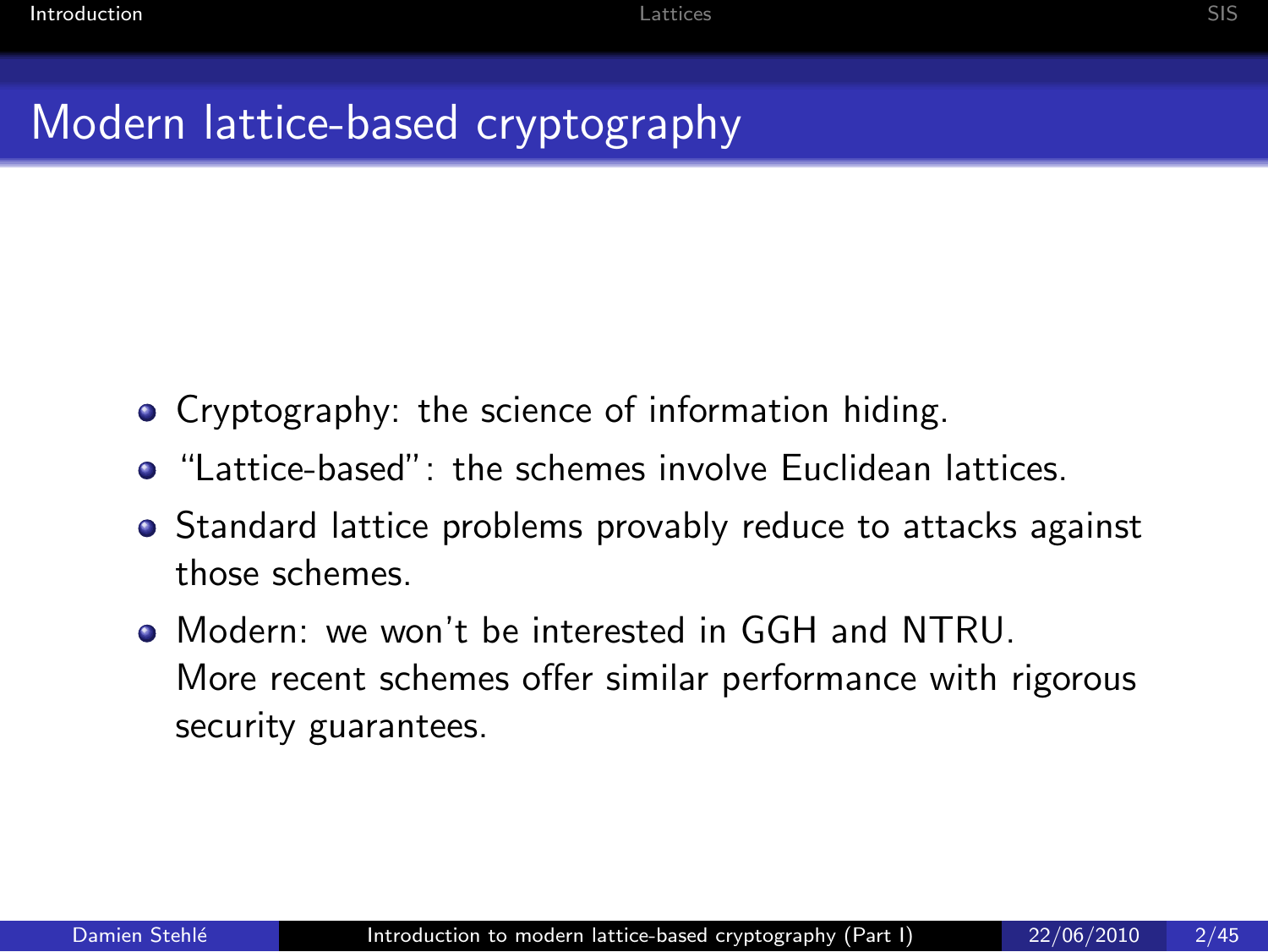## Why lattice-based cryptography?

(why not business as usual, with factoring and discrete log?)

- LBC provides unmatched security properties: its security stems from worst-case hardness assumptions.
- LBC seems to remain secure even against quantum computers.
- LBC is asymptotically extremely efficient.
- LBC is simple and flexible: this leads to easier design of complicated cryptographic functions.
- Diversity fosters cross-pollination.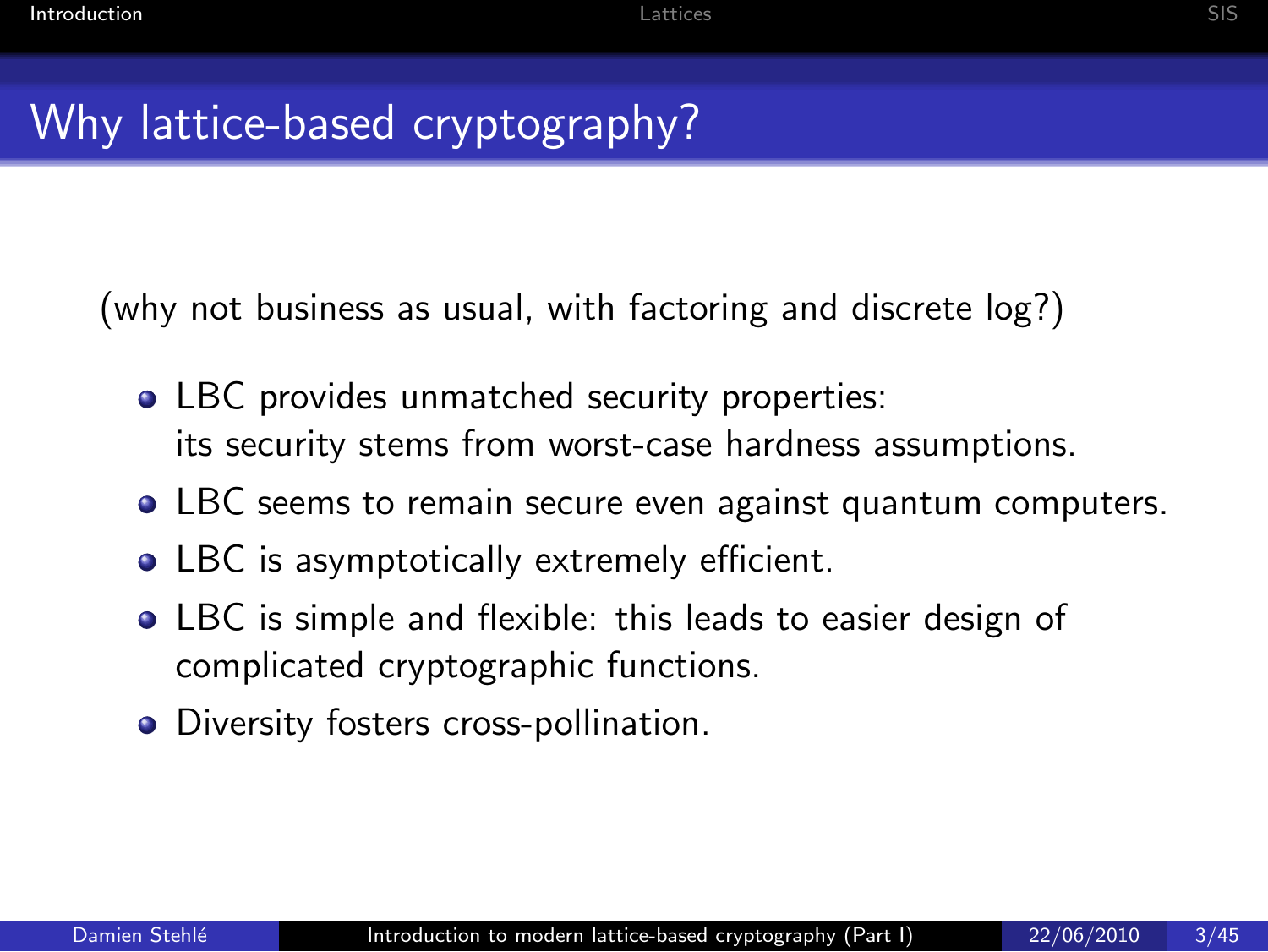### Goal of this course

To give an overview of recent developments in LBC, and a flavour of the techniques/results.

**Disclaimer:** This is not a practical crypto course.

Contents: Complexity theory, distributions, quantum computing, cryptography, structured matrices, lattices.

Highlights: Worst-case to average-case reductions, encryption with quasi-optimal complexity, fully homomorphic encryption.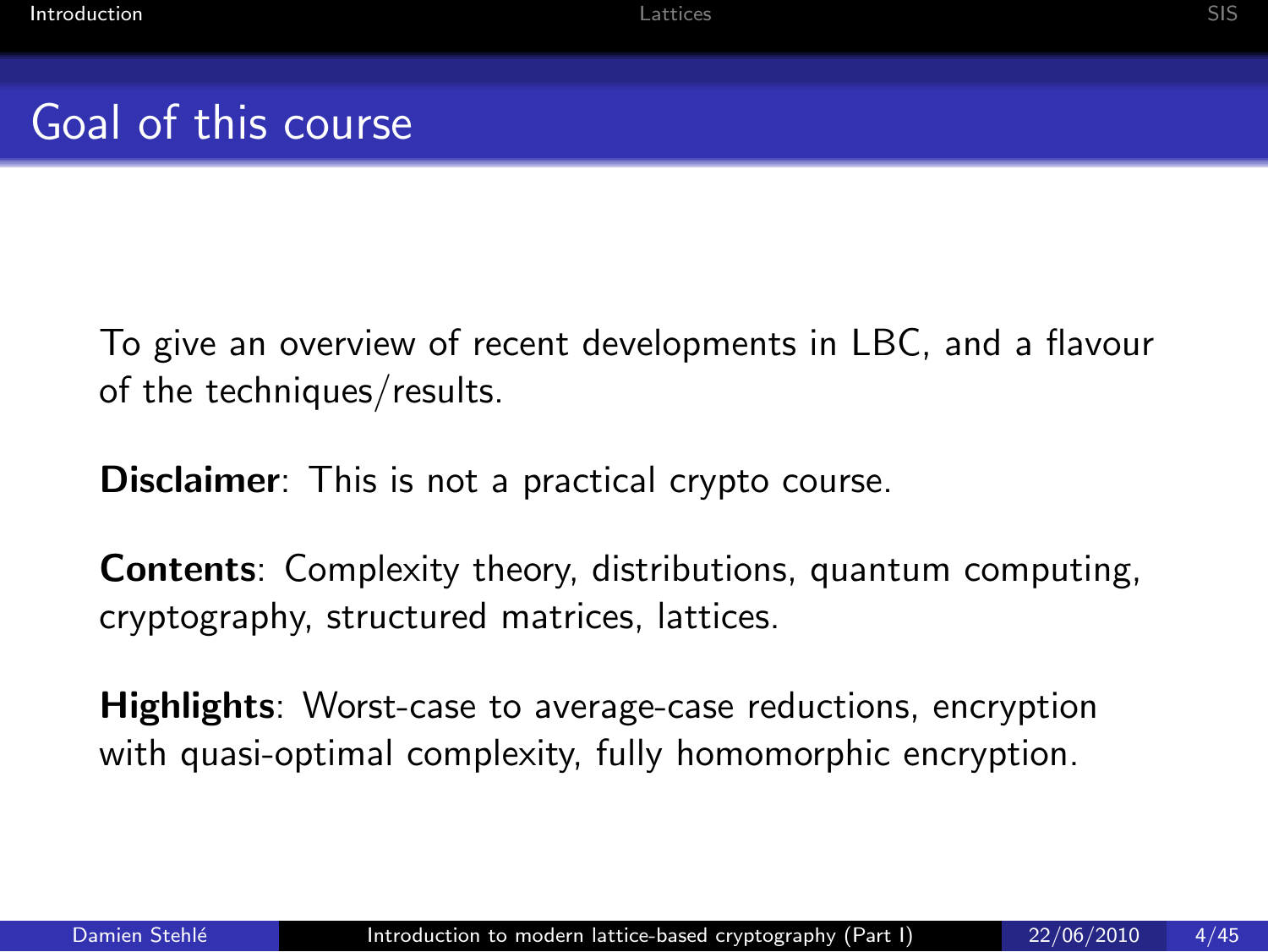## **Bibliography**

- **•** The LLL Algorithm. Survey and Applications. P. Nguyen and B. Vallée (Eds.), Springer.
- The Learning with Errors Problem. Survey by O. Regev.
- Lattice-based Cryptography. Survey by D. Micciancio and O. Regev.
- Webpage of C. Peikert (including slides of several talks).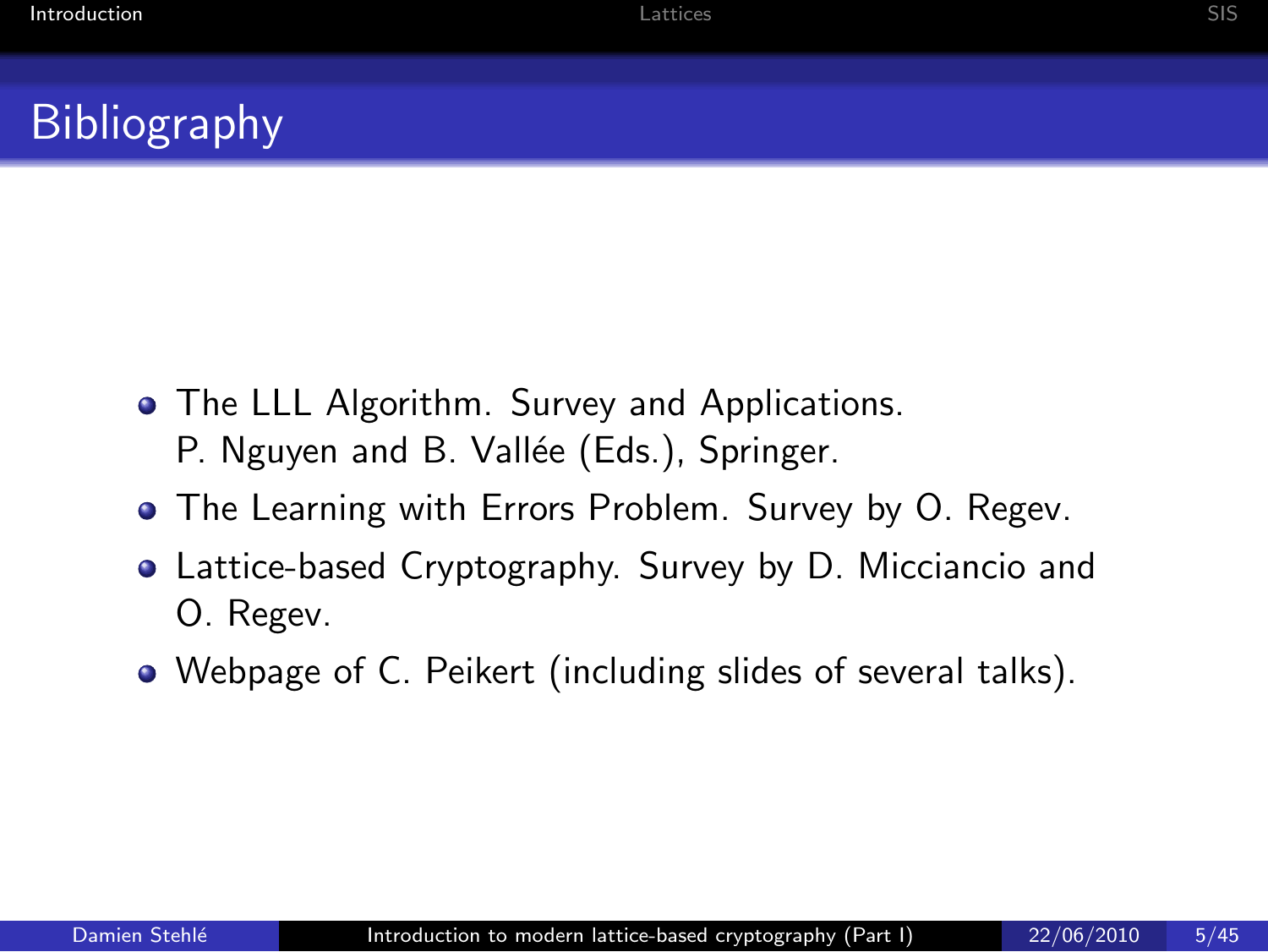#### Plan

- 1- Background on Euclidean lattices.
- 2- The SIS problem, or how to hash.
- 3- The LWE problem, or how to encrypt.
- 4- Cryptanalysis.
- 5- Advanced topics: IBE and FHE.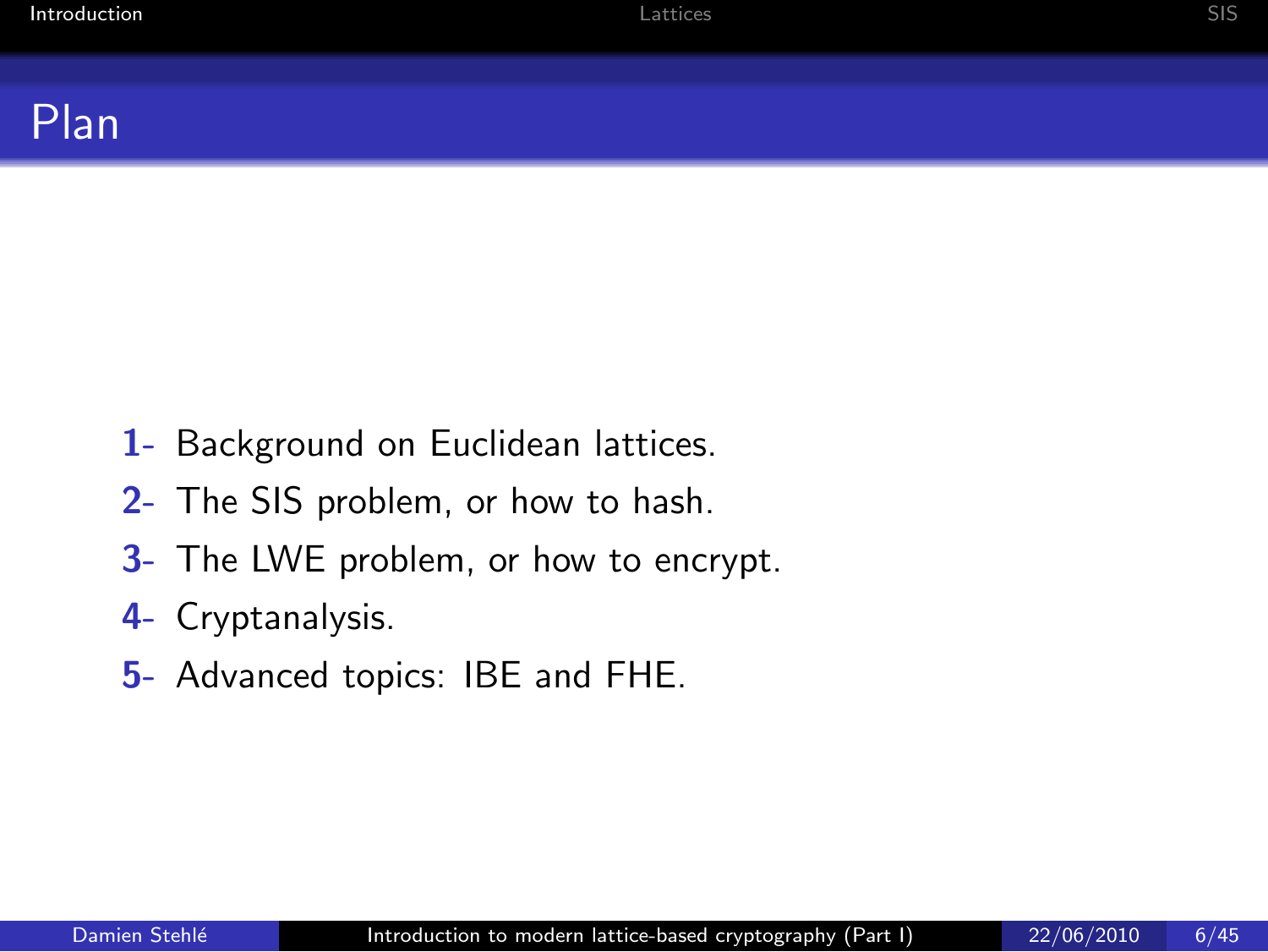

#### 1- Background on Euclidean lattices.

- 2- The SIS problem, or how to hash.
- 3- The LWE problem, or how to encrypt.

#### 4- Cryptanalysis.

<span id="page-6-0"></span>5- Advanced topics: IBE and FHE.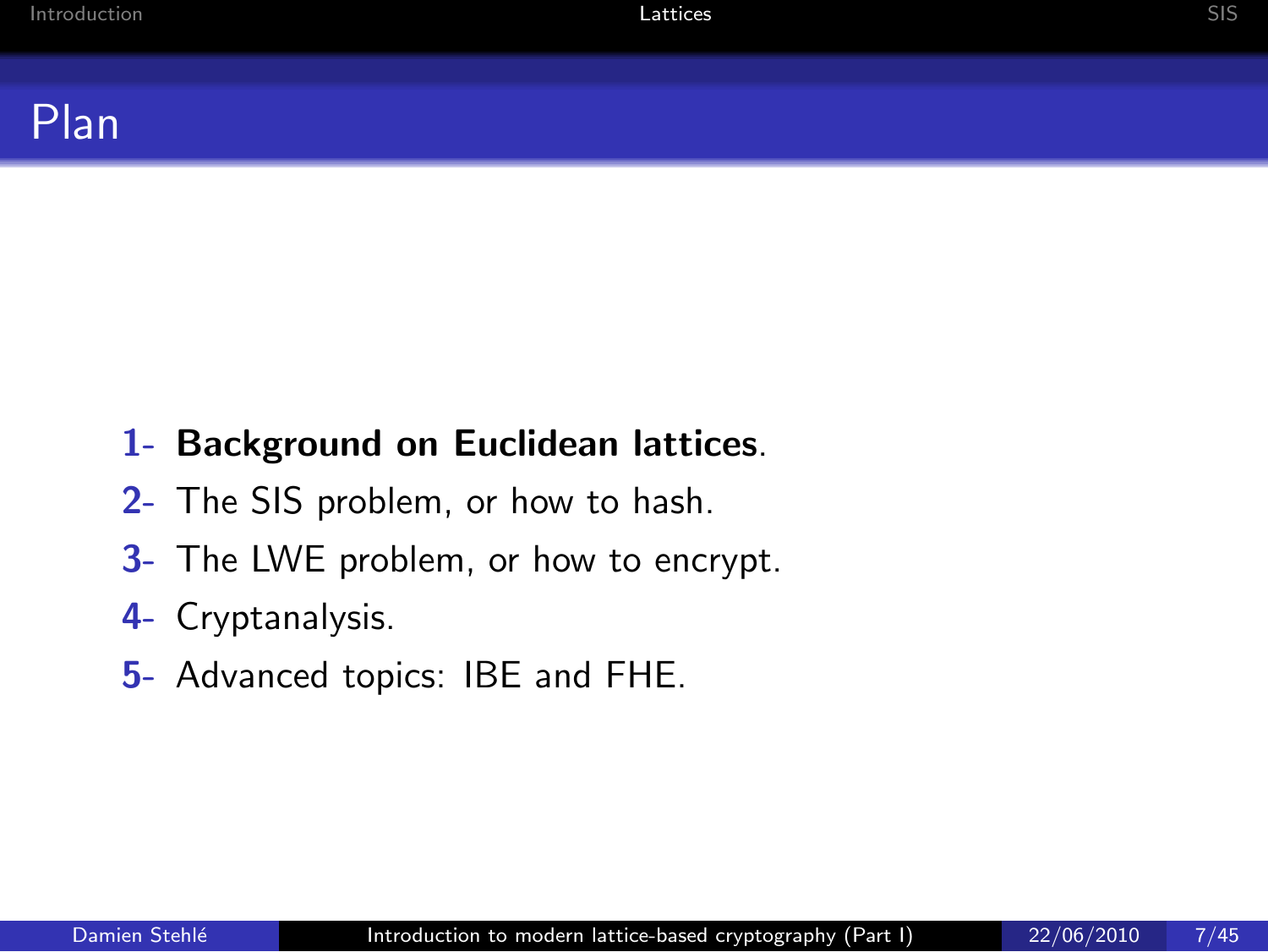## Background on Euclidean lattices

#### a- Arbitrary lattices.

- b- Ideal lattices.
- c- Lattice Gaussians.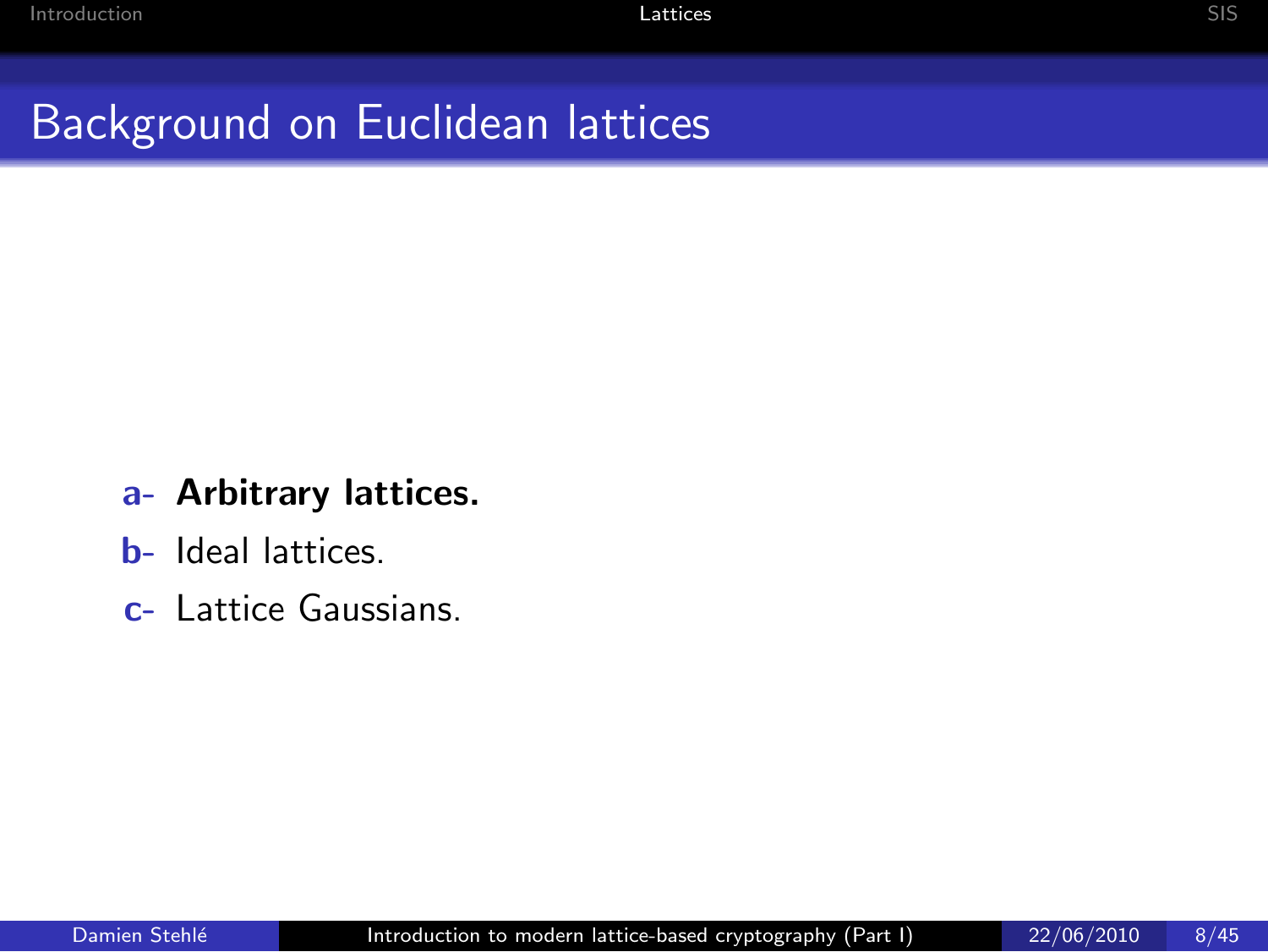#### (Arbitrary) lattices

Lattice  $\equiv$  discrete subgroup of  $\mathbb{R}^n$  $\equiv \{ \sum_{i \leq n} x_i \mathbf{b}_i : x_i \in \mathbb{Z} \}$ 

If the  $\mathbf{b}_i$ 's are linearly independent, they are called a basis.

Bases are not unique, but they can be obtained from each other by integer transforms of determinant  $+1$ 

$$
\left[\begin{array}{cc} -2 & 1 \\ 10 & 6 \end{array}\right] = \left[\begin{array}{cc} 4 & -3 \\ 2 & 4 \end{array}\right] \cdot \left[\begin{array}{cc} 1 & 1 \\ 2 & 1 \end{array}\right].
$$

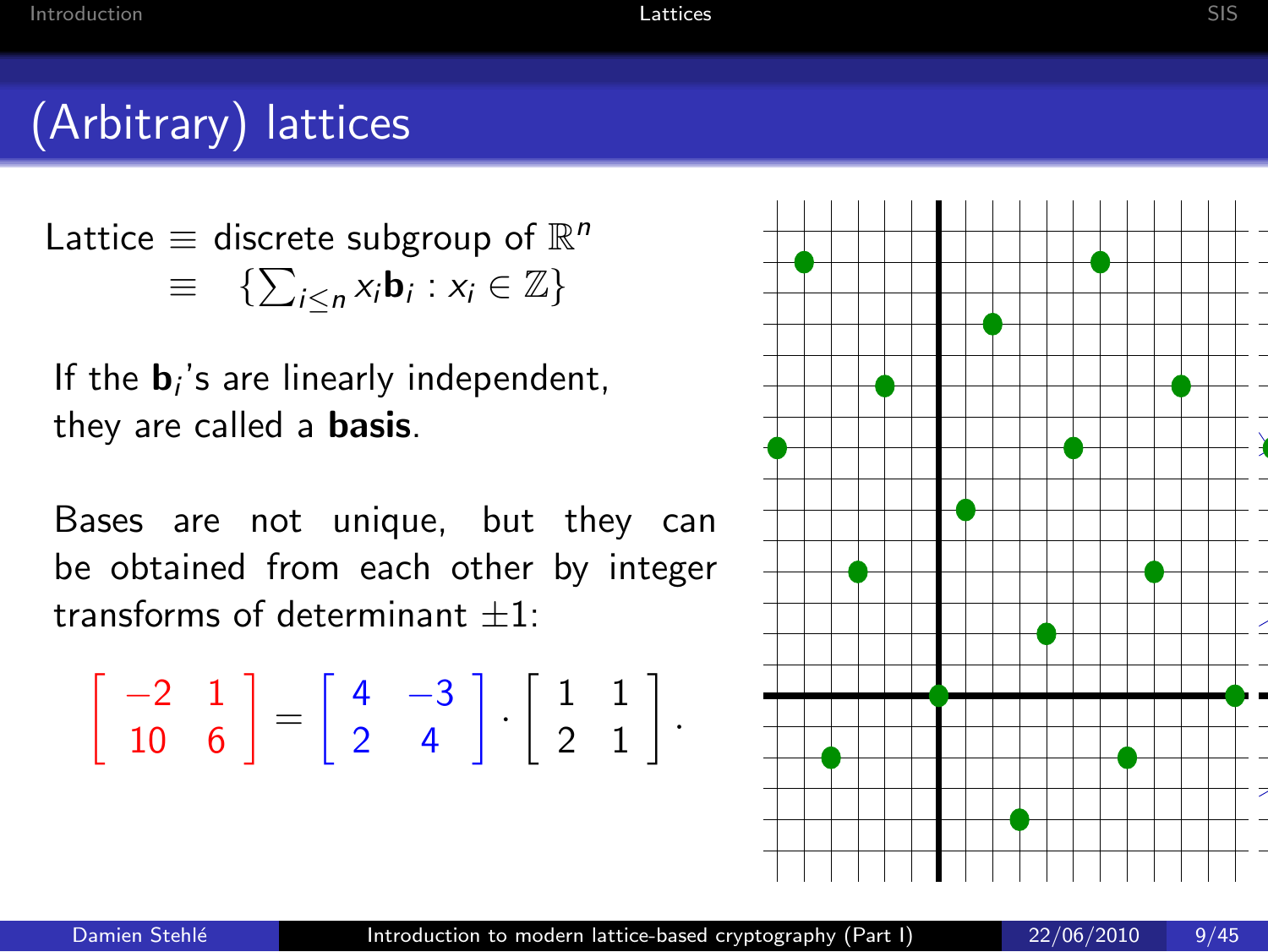#### Lattice invariants

First minimum:  $\lambda = \min(\|\mathbf{b}\| : \mathbf{b} \in L \setminus \mathbf{0}).$ 

#### Successive minima:

$$
\lambda_k = \min(r : \dim \text{span}(L \cap \mathcal{B}(r)) \geq k).
$$

#### Lattice volume:

vol  $L = |\det(\mathbf{b}_i)_i|$ , for any basis.

Minkowski theorem (1889):  $\lambda(L) \leq \sqrt{n} \cdot (\text{vol } L)^{1/n}.$ 

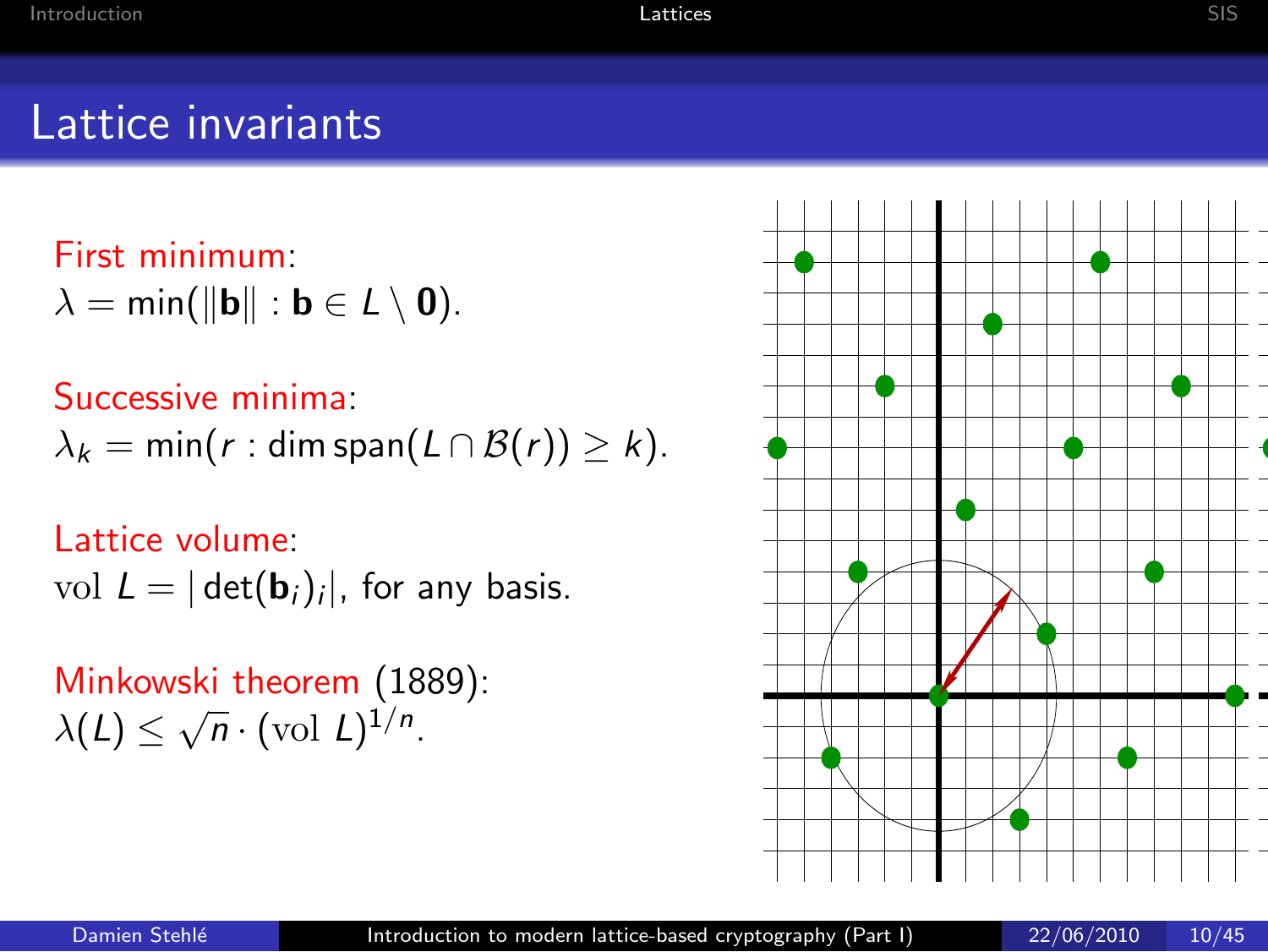The Shortest Vector Problem:  $SVP_{\gamma}$ 

Given a basis of L, find  $\mathbf{b} \in L \setminus \mathbf{0}$  such that:  $\|\mathbf{b}\| \leq \gamma \cdot \lambda(L)$ .

The Shortest Independent Vectors Problem: SIVP $_{\gamma}$ 

Given a basis of L, find  $\mathbf{b}_1, \ldots, \mathbf{b}_n \in L$  lin. indep. such that: max  $\|\mathbf{b}_i\| < \gamma \cdot \lambda_n(L)$ .

- NP-hard when  $\gamma = O(1)$  (under randomized red.).
- **•** In lattice-based crypto:  $\gamma = \mathcal{P}oly(n)$  (most often).
- Solvable in polynomial time when  $\gamma=2^{\widetilde{O}(n)}.$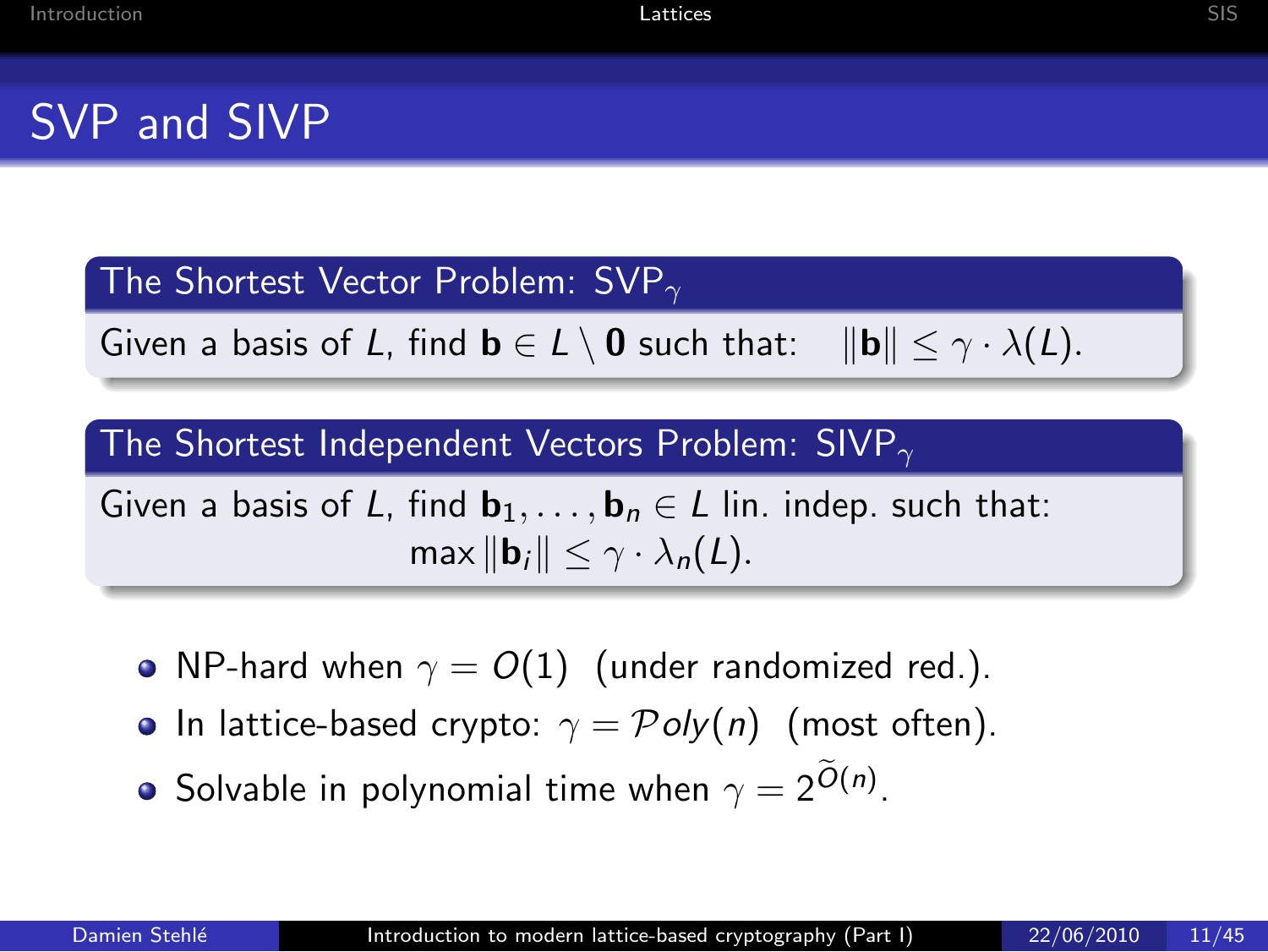#### The Closest Vector Problem:  $CVP_{\gamma}$

Given a basis of L and a target  $\mathbf{t} \in \mathbb{Q}^n$ , find  $\mathbf{b} \in L$  such that:  $\|\mathbf{b} - \mathbf{t}\| \leq \gamma \cdot \min(\|\mathbf{c} - \mathbf{t}\| : \mathbf{c} \in L).$ 

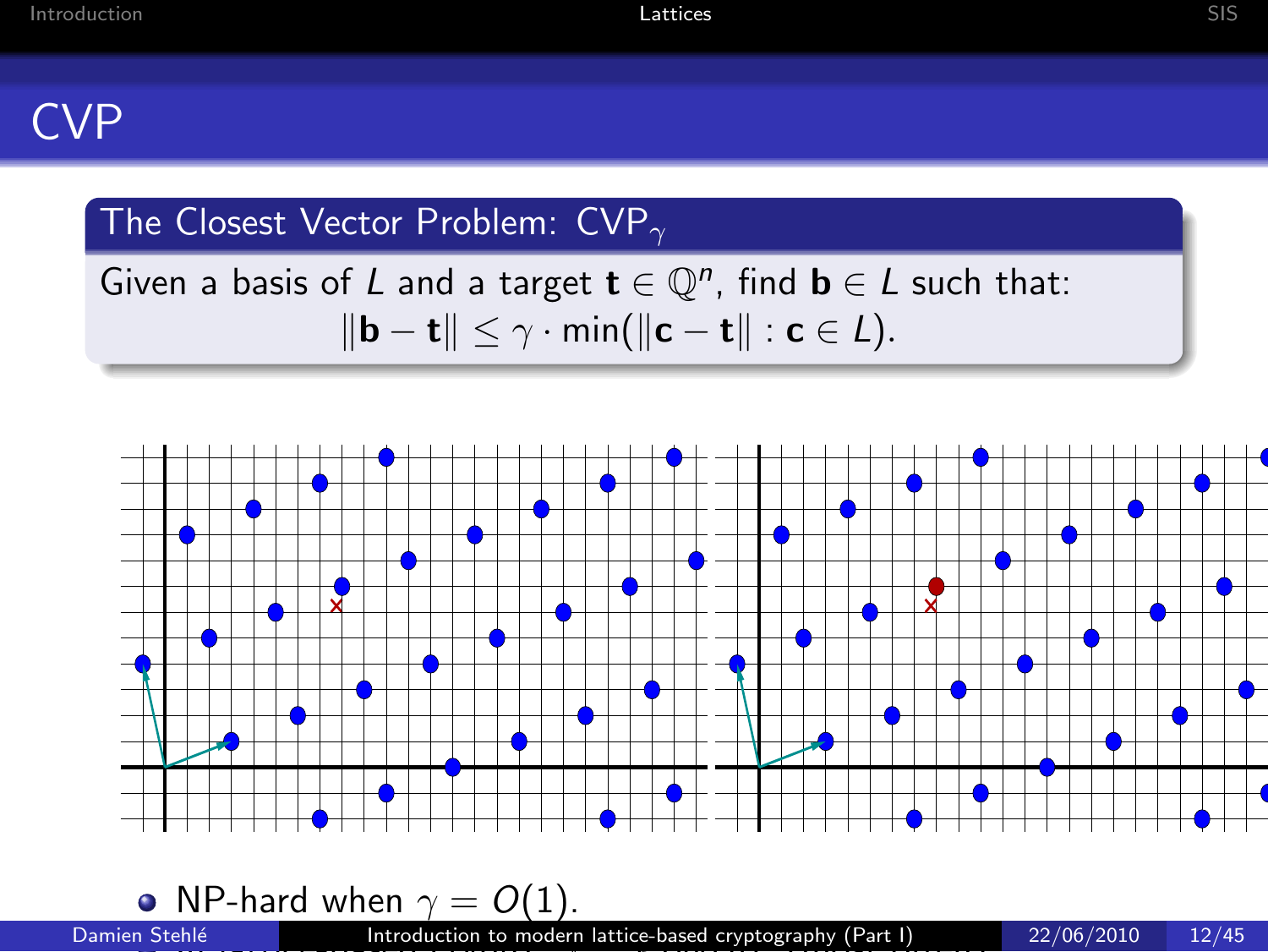#### Gram-Schmidt Orthogonalisation

- A lattice may have infinitely many bases.
- Quality of a basis: measured by the GSO.



- $\mathbf{b}_i^* = \text{argmin} \Vert \mathbf{b}_i + \sum_{j < i} \mathbb{R} \mathbf{b}_j \Vert$
- Quality measure: max<sub>i</sub>  $\|\mathbf{b}_i^*\|$ .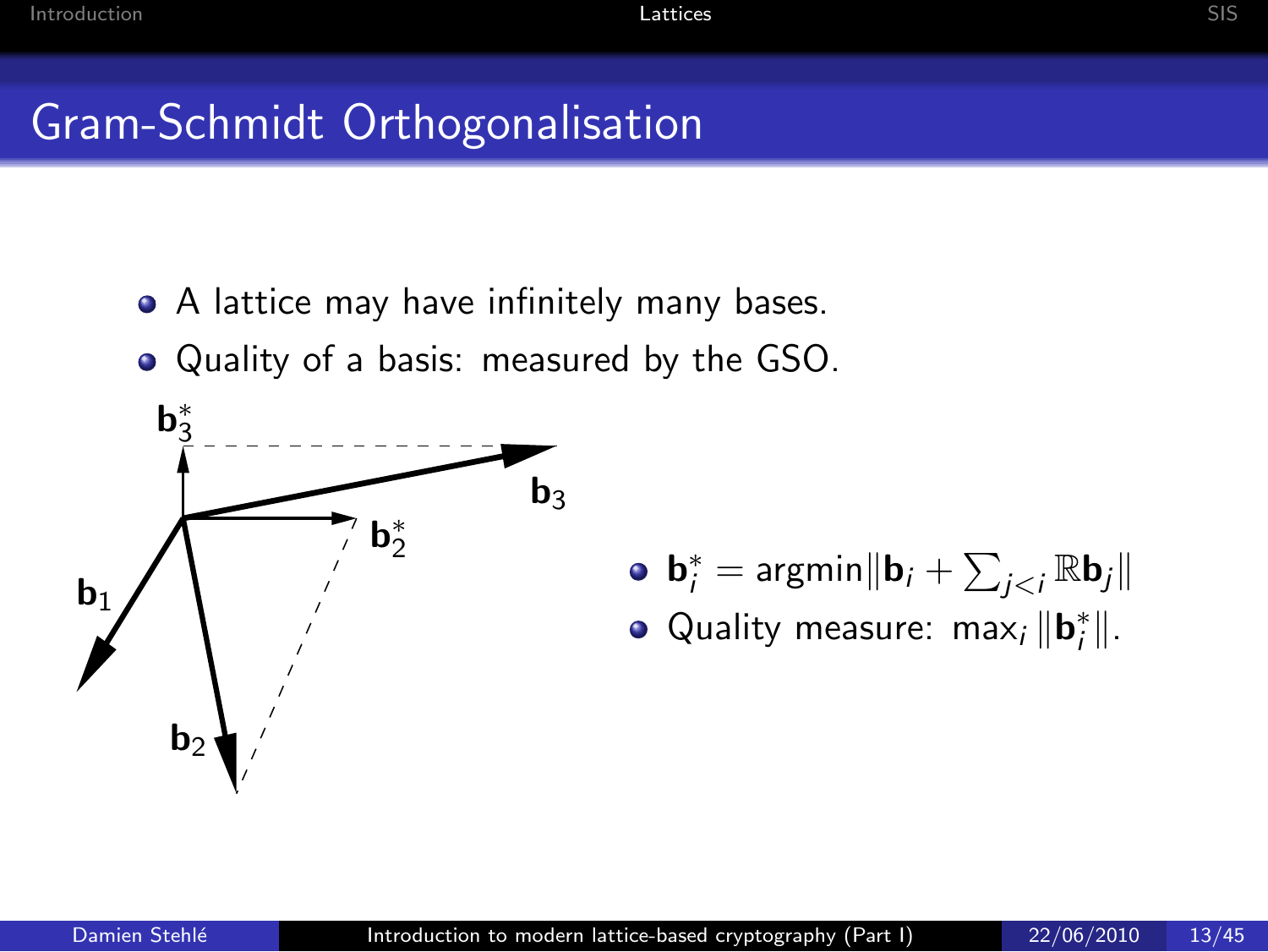#### Properties of the GSO

GSO and basis vectors:

- For any i,  $\|\mathbf{b}_i^*\| \leq \|\mathbf{b}_i\|.$
- Size-reduction: any basis can be efficiently transformed so that:  $\max \|\mathbf{b}_i\| \leq \sqrt{n} \cdot \max \|\mathbf{b}_i^*\|.$

GSO and lattice invariants:

- vol  $L = \prod ||\mathbf{b}_i^*||$ , for any basis  $(\mathbf{b}_i)$ .
- Also,  $\lambda(L) \geq \min \| \mathbf{b}_{i}^{*} \|$ .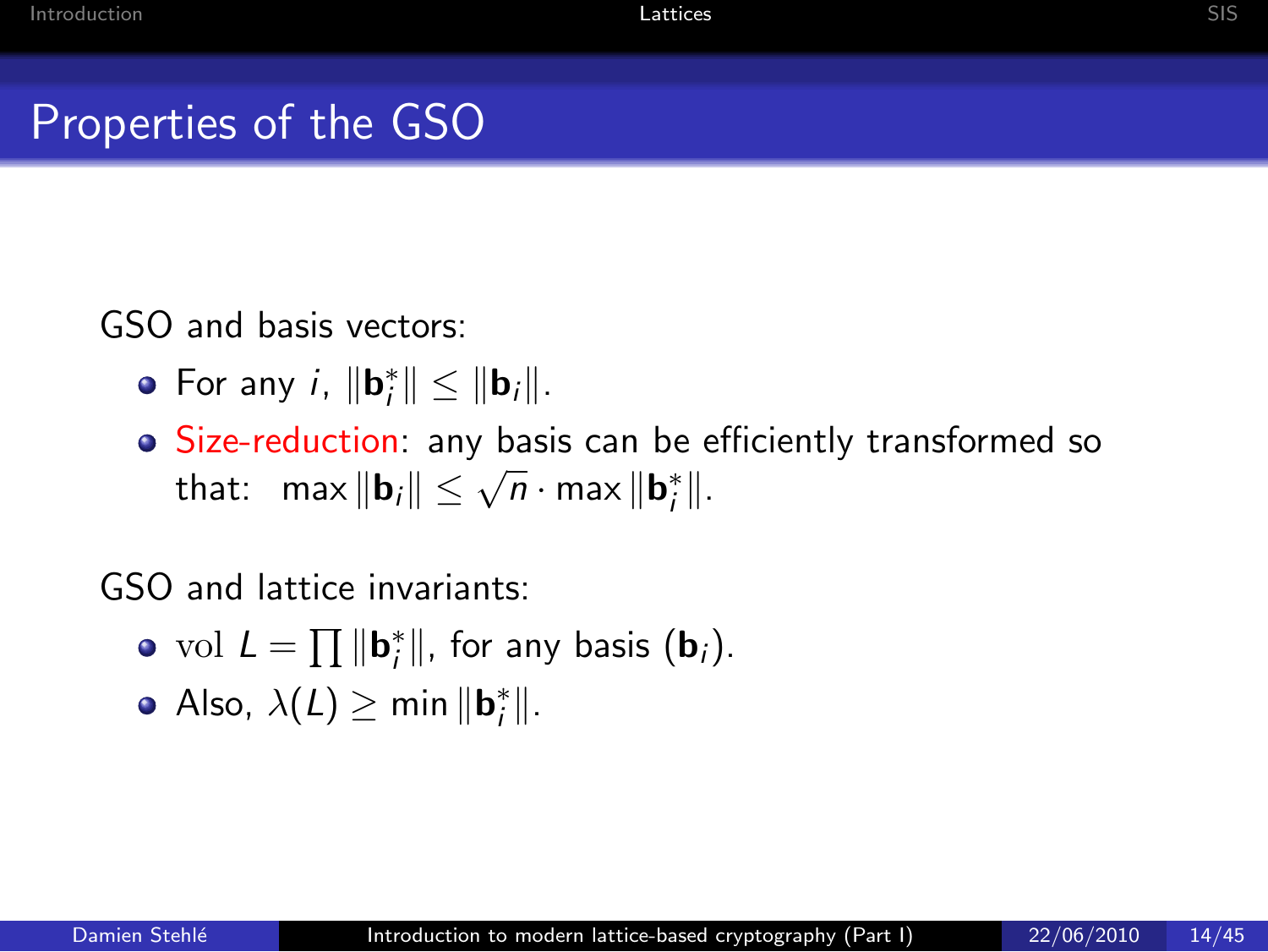- Let  $(\mathbf{b}_i)_i$  be a basis of a lattice L.
- Let  $(\mathbf{s}_i)_i$  in L be linearly independent with small GSO.
- Can we compute a basis of L with small GSO?
- Write  $(\mathbf{s}_i)_i = (\mathbf{b}_i)_i \cdot \mathcal{T}$ , with  $\mathcal{T} \in \mathbb{Z}^{n \times n}$ .
- Triangularize T, i.e.,  $T = U \cdot T'$  with  $|\det U| = 1$ and  $\mathcal{T}' \in \mathbb{Z}^{n \times n}$  upper triangular. Let  $(\mathbf{c}_i)_i = (\mathbf{b}_i)_i \cdot U$ .
- $(\mathbf{c}_i)_i$  is a basis of L and  $(\mathbf{s}_i)_i = (\mathbf{c}_i)_i \cdot \mathcal{T}'$ .
- Since  $\mathcal{T}'$  is upper triangular:  $\forall i, \|\mathbf{c}_i^*\| \leq \|\mathbf{s}_i^*\|.$

With a size-reduction, we get:  $\|\mathbf{c}_i\| \leq \sqrt{n} \cdot \max \|\mathbf{s}_i\|.$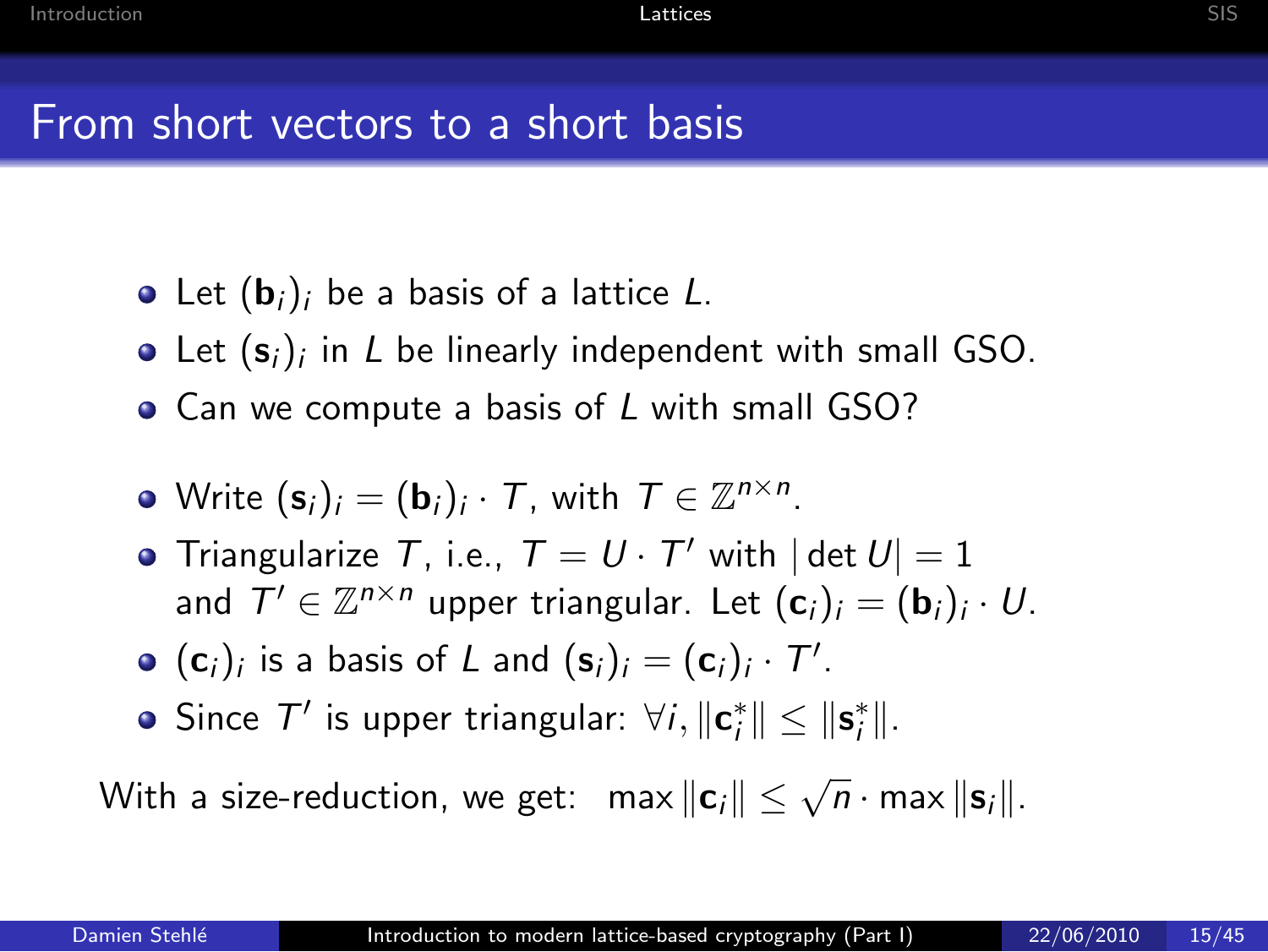$\bullet$  The dual of L is

$$
\hat{L} = \left\{ \hat{\mathbf{b}} : \forall \mathbf{b} \in L, \langle \hat{\mathbf{b}}, \mathbf{b} \rangle \in \mathbb{Z} \right\}.
$$

- B basis matrix of  $L \implies B^{-T}$  basis matrix of  $\hat{L}$ .
- Let  $B' = \text{reverse}(B^{-T})$ . Then  $\frac{1}{\| \mathbf{b'}_{{n-i+1}}^*\|} = \| \mathbf{b}_i^*\|$ . Therefore:

$$
\frac{1}{\min \|\mathbf{b}'_i^*\|} = \max \|\mathbf{b}_i^*\|.
$$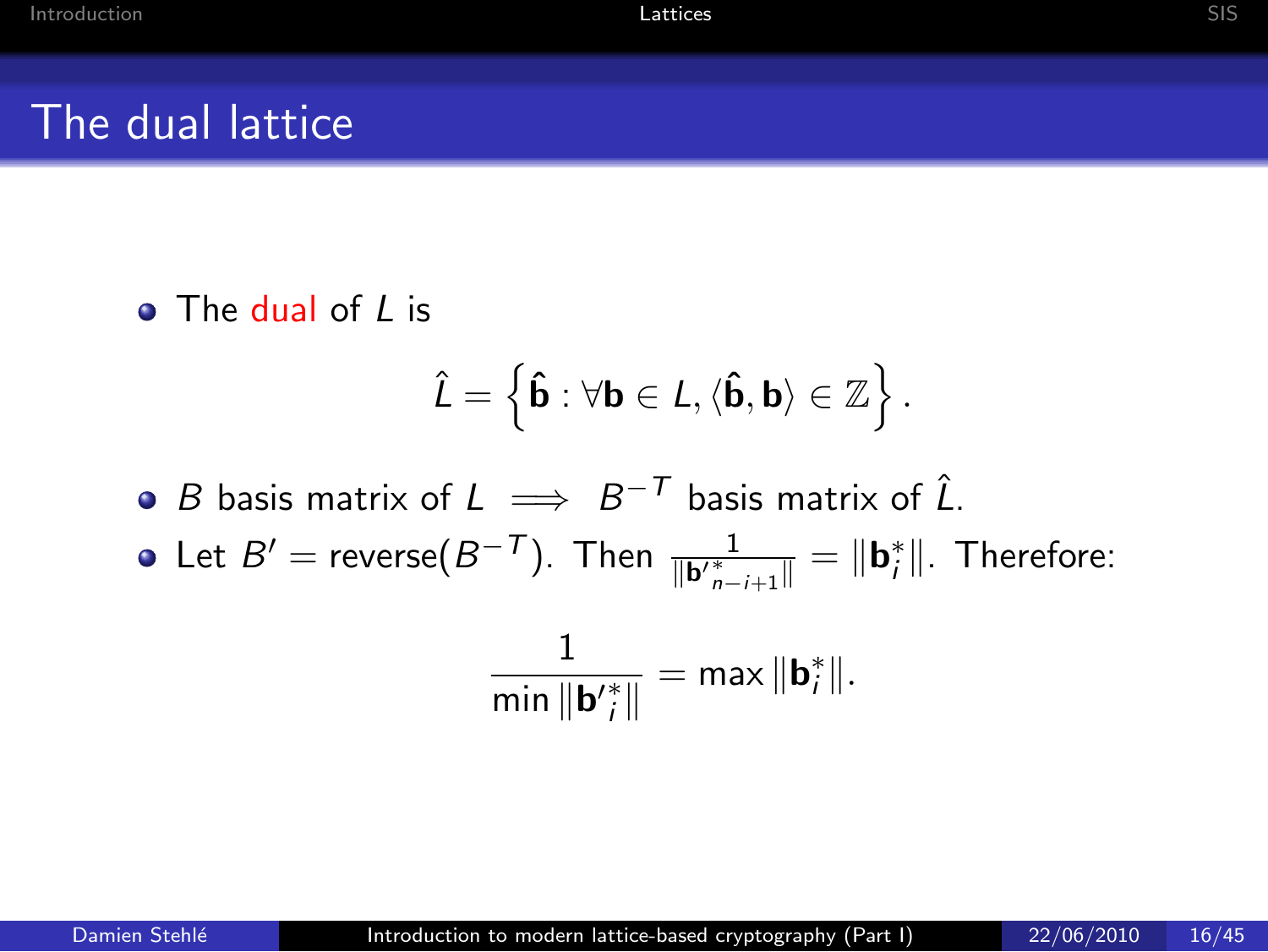## Background on lattices

- a- Arbitrary lattices.
- b- Ideal lattices.
- c- Lattice Gaussians.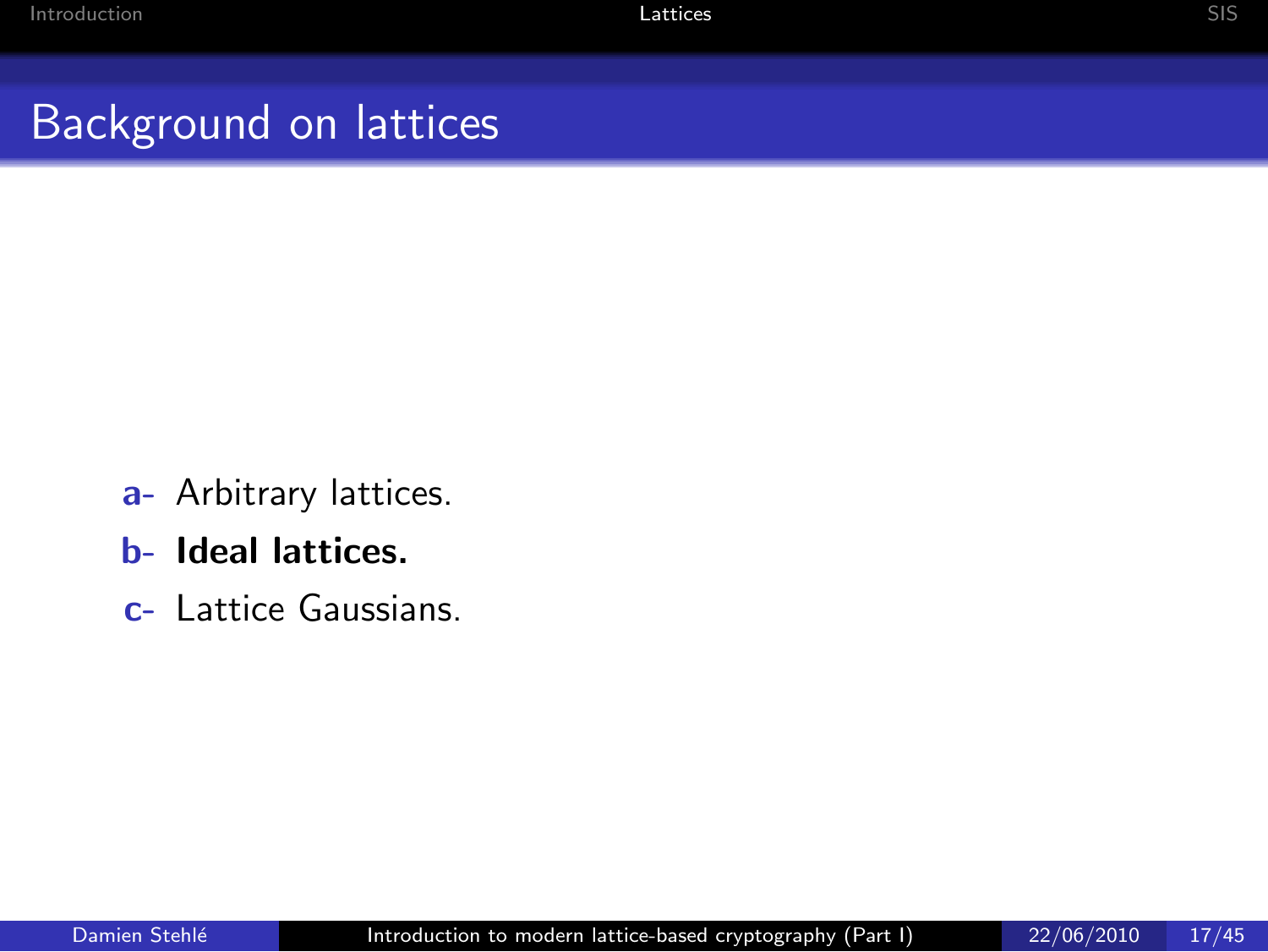A lattice  $L$  is ideal if membership is preserved under negacyclic shifts of the coordinates:

$$
\begin{array}{ccccccccc}\n & ( & b_0 & b_1 & b_2 & b_3 & \dots & b_{n-2} & b_{n-1} & ) & \in L \\
\Rightarrow & ( & -b_{n-1} & b_0 & b_1 & b_2 & \dots & b_{n-3} & b_{n-2} & ) & \in L \\
\Rightarrow & ( & -b_{n-2} & -b_{n-1} & b_0 & b_1 & \dots & b_{n-4} & b_{n-3} & ) & \in L \\
\Rightarrow & ( & -b_{n-3} & -b_{n-2} & -b_{n-1} & b_0 & \dots & b_{n-5} & b_{n-4} & ) & \in L\n\end{array}
$$

A lattice L is **ideal** if it is an ideal of  $\mathbb{Z}[x]/(x^n + 1)$ .

Easy property: all minima of an ideal lattice are equal.

$$
\lambda_1(L)=\lambda_2(L)=\ldots=\lambda_n(L).
$$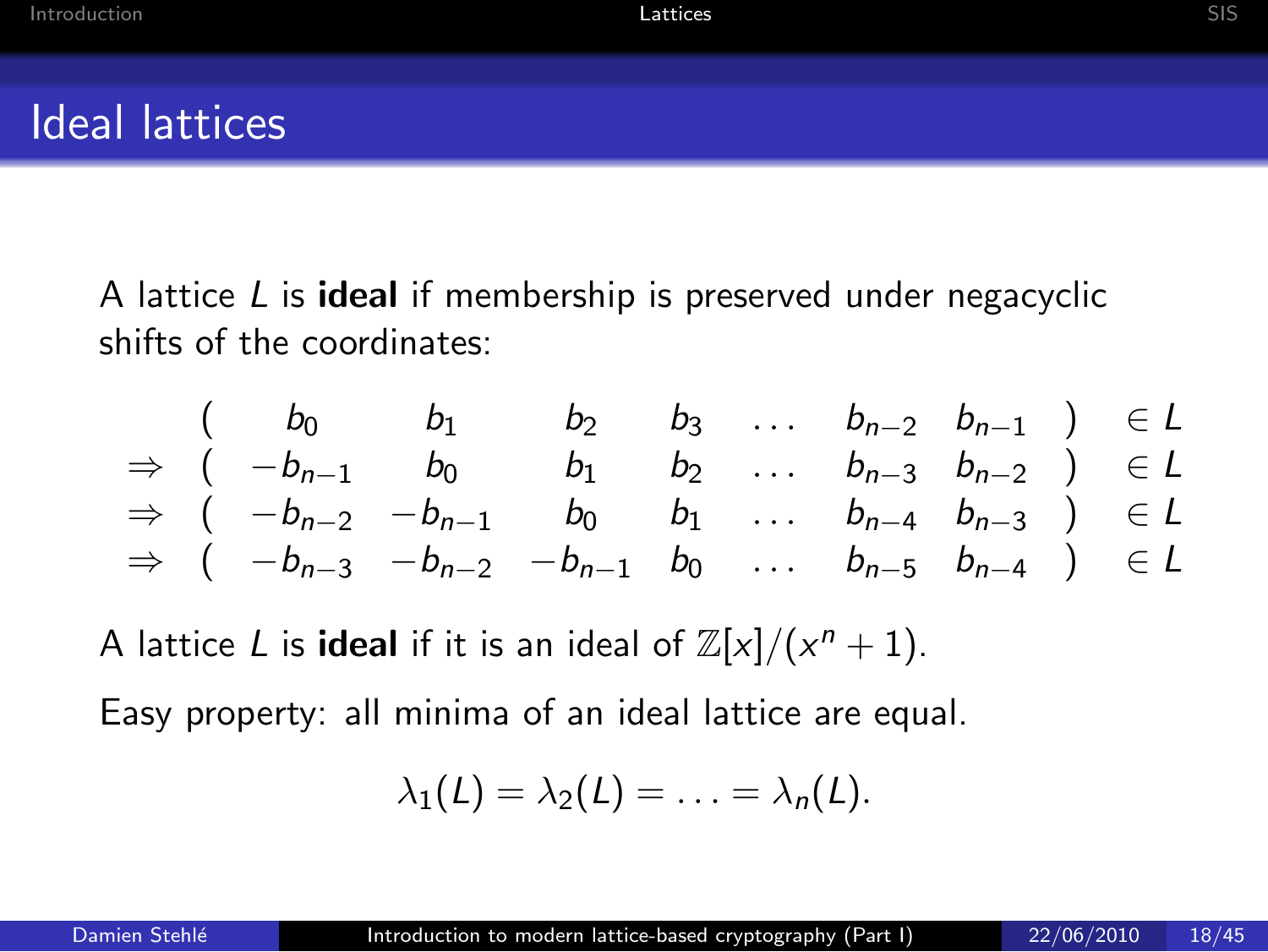#### Advantages

- The negacyclic structure allows one to save space. Warning: an ideal lattice may have no negacyclic basis.
- We can multiply vectors together.
- **•** Fast polynomial arithmetic.

#### **Drawbacks**

- NP-hardness results not valid anymore.
- **O** Decisional SVP becomes easier.

But no known computational advantage for Id-SVP/Id-SIVP.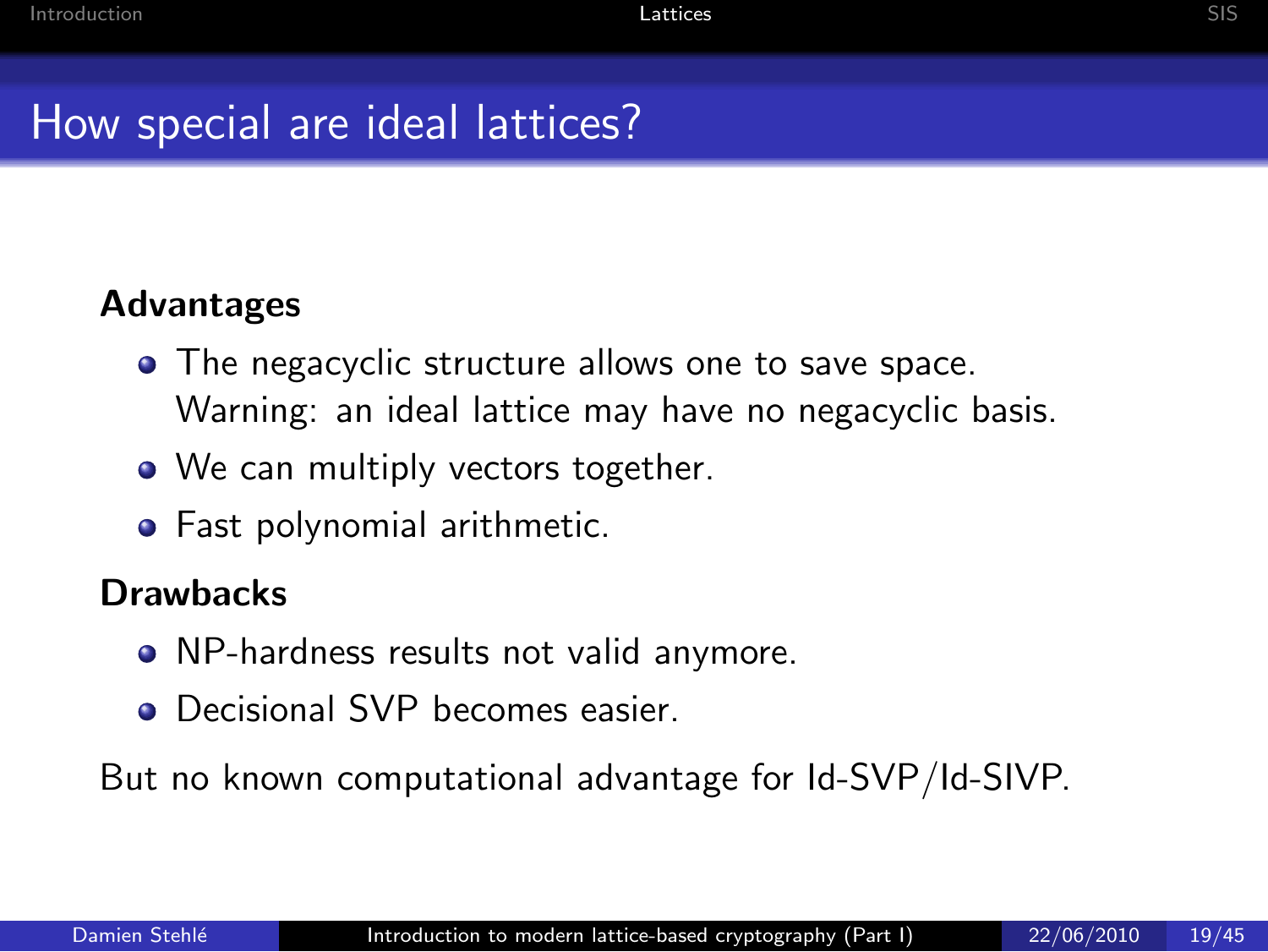- Decisional SVP<sub>γ</sub> consists in approximating  $\lambda(L)$ .
- Minkowski:  $\lambda \leq \sqrt{n} \cdot (\text{vol } L)^{1/n}$ .
- Let  $(\mathbf{b}_i)_i$  be a basis, and  $(\mathbf{s}_i)_i$  be lin. indep. vectors reaching the  $\lambda_i$ 's:  $\|\mathbf{s}_i\| = \lambda_i = \lambda$ .
- Since  $(\mathbf{s}_i)_i = (\mathbf{b}_i)_i \cdot \mathcal{T}$ , with  $\mathcal{T} \in \mathbb{Z}^{n \times n}$ :

 $\text{vol } L = |\det(\mathbf{b}_i)| \leq |\det(\mathbf{s}_i)| \leq \prod ||\mathbf{s}_i|| = \lambda^n.$ 

• Overall: 
$$
1 \le \frac{\lambda}{(\text{vol } L)^{1/n}} \le \sqrt{n}
$$
.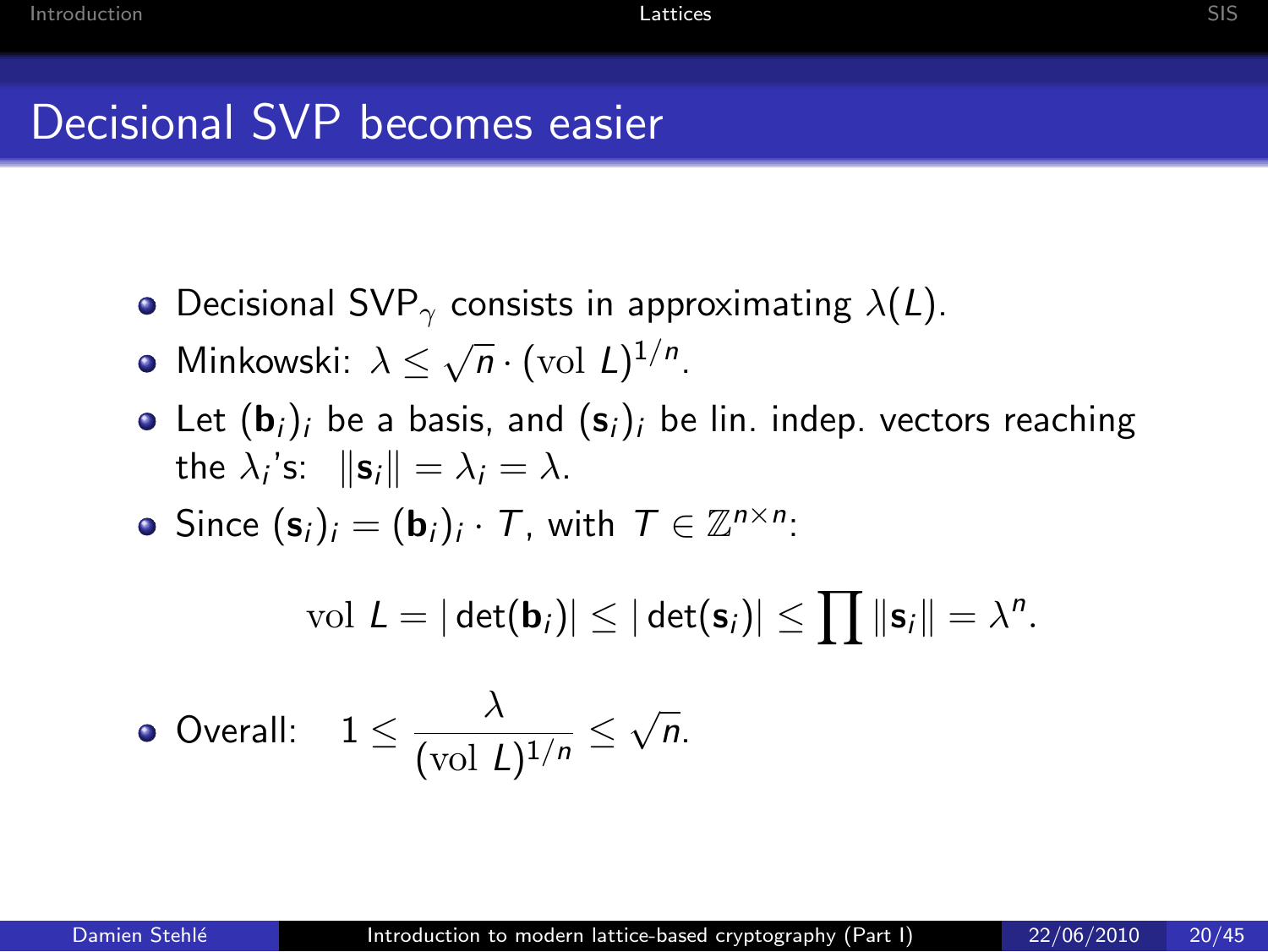- A lattice L is **ideal** if it is an ideal of  $\mathbb{Z}[x]/(x^n + 1)$ .
- We choose  $n = 2^k$ , making  $x^n + 1$  irreducible.
- $\bullet$  We play with the 2*n*-th cyclotomic number field.
- **We could use other number fields**
- These ideals have been studied for decades in the field of algebraic number theory.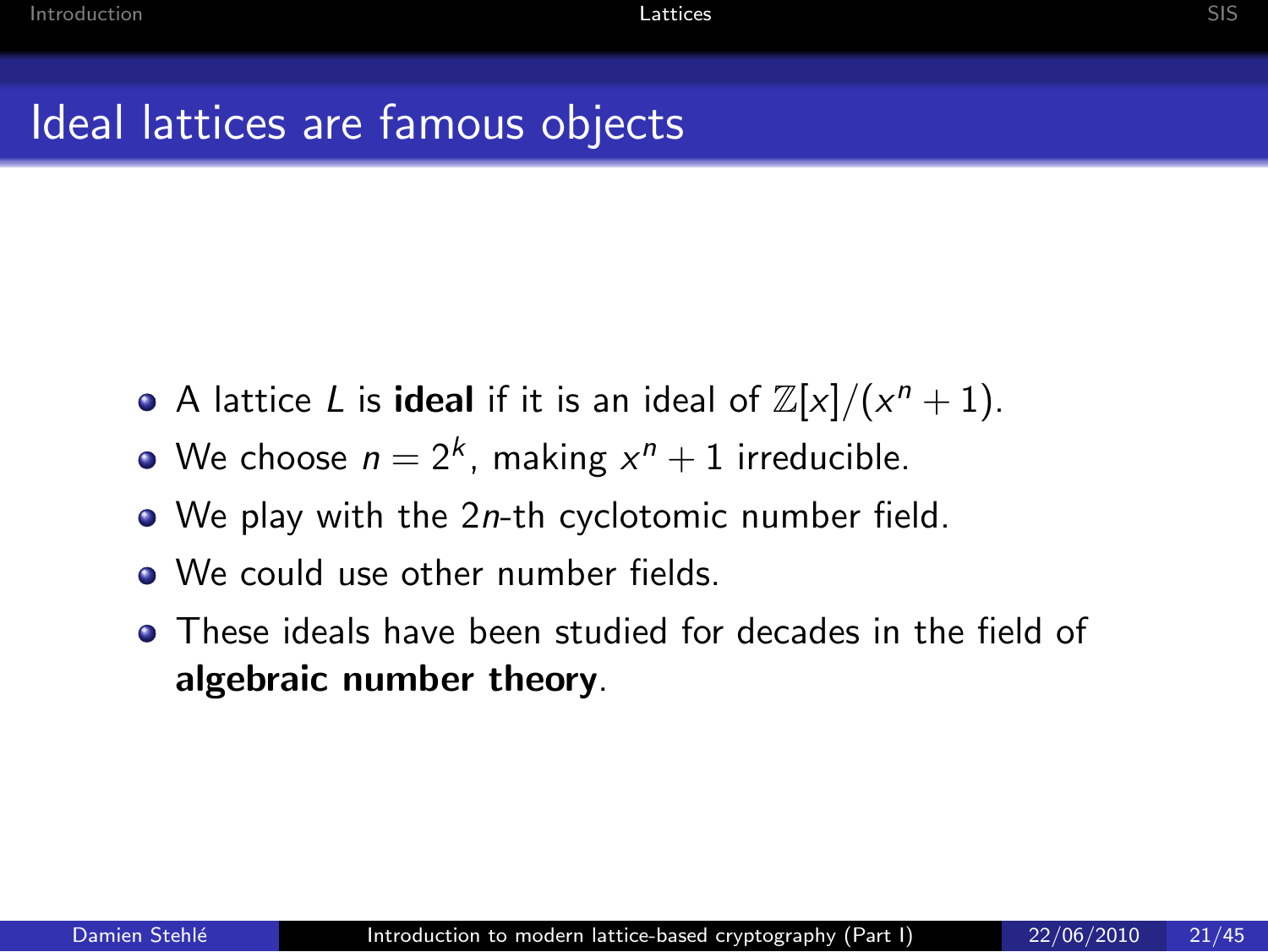## Background on lattices

- a- Arbitrary lattices.
- b- Ideal lattices.
- c- Lattice Gaussians.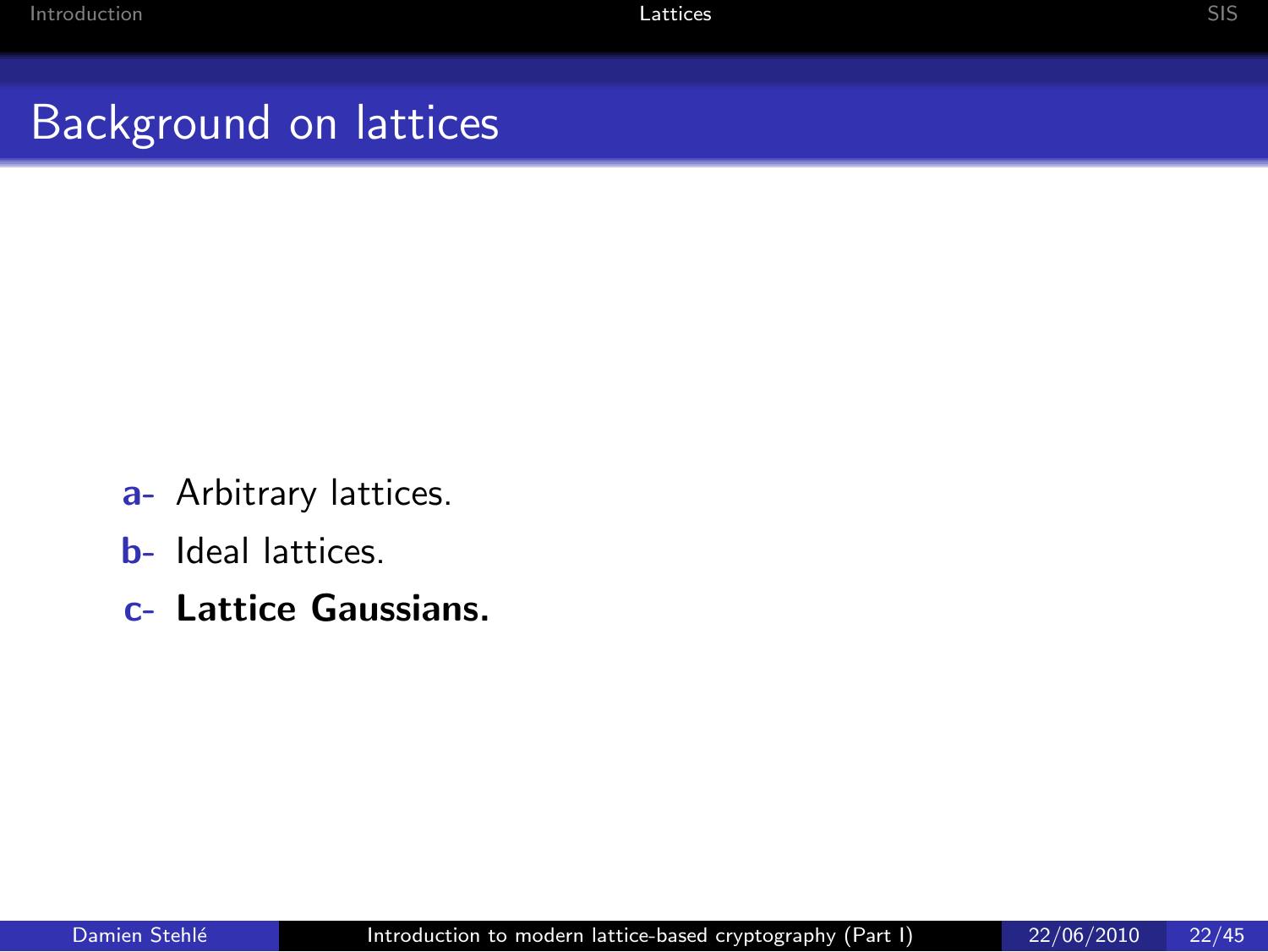## A handy distribution: the discrete Gaussian

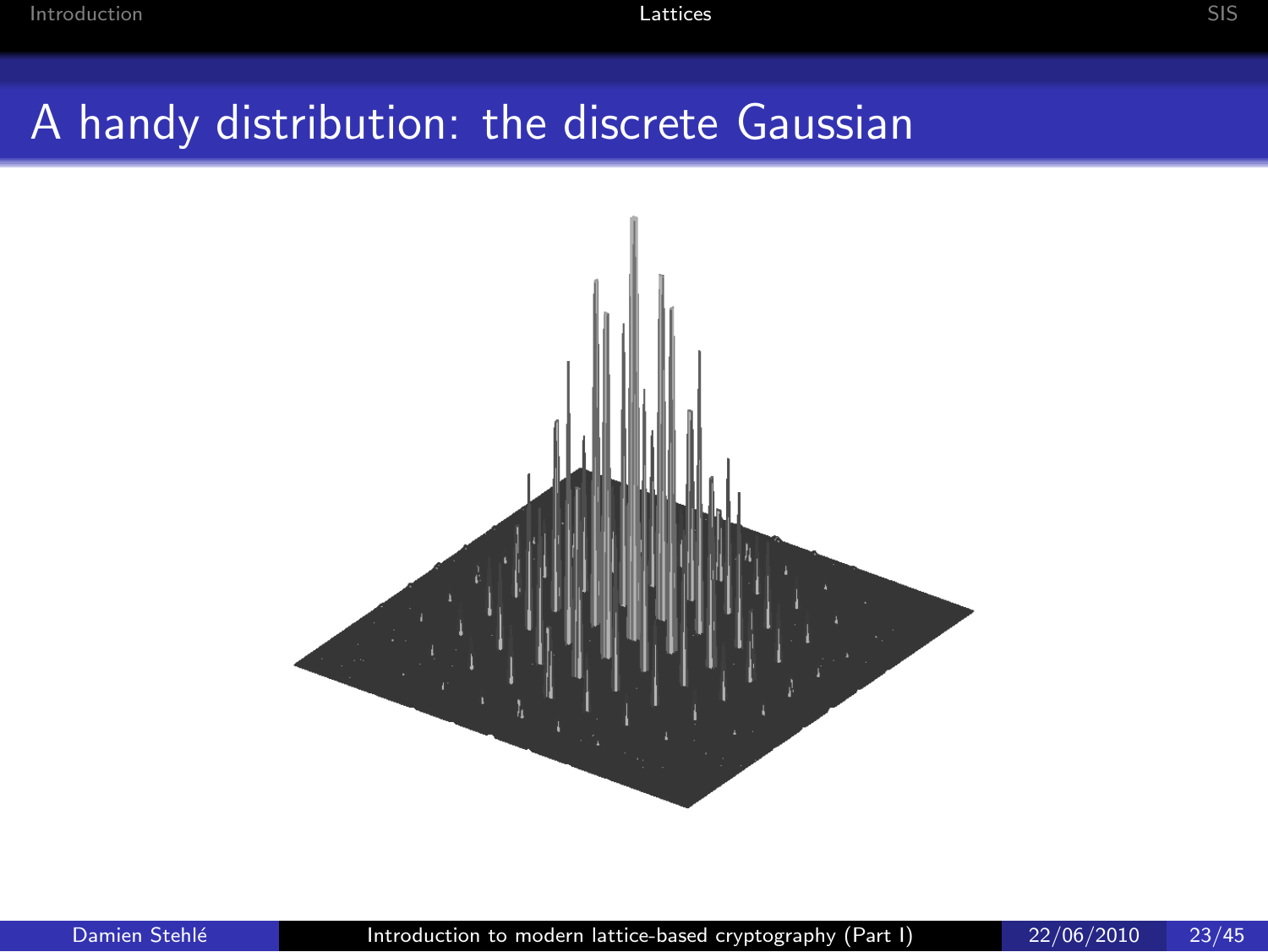## A handy distribution: the discrete Gaussian



A discrete Gaussian is a discretization of a continuous Gaussian, with support being a lattice.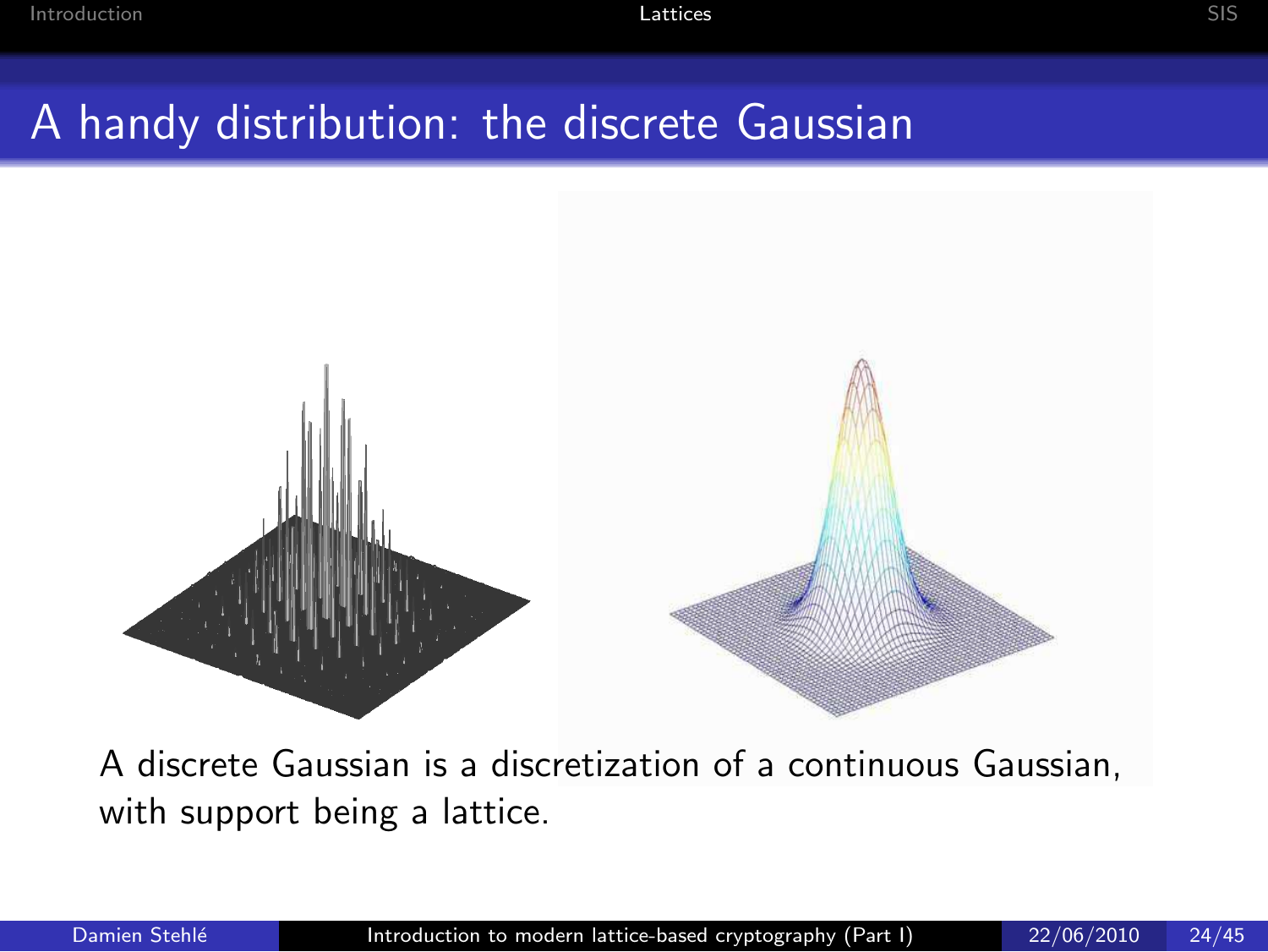### A handy distribution: the discrete Gaussian



For  $\mathbf{b} \in \mathbb{R}^n$  and  $\mathbf{c} \in \mathbb{R}^n$ :

$$
\rho_{\sigma,\mathbf{c}}(\mathbf{b}):=e^{-\pi\frac{\|\mathbf{b}-\mathbf{c}\|^2}{\sigma^2}}.
$$

 $\sigma$  is the standard deviation.

For  $L \subseteq \mathbb{R}^n$  and  $\mathbf{c} \in \mathbb{R}^n$ :  $\rho_{\sigma, \mathbf{c}}(L) = \sum_{\mathbf{b} \in L} \rho_{\sigma, \mathbf{c}}(\mathbf{b})$  is finite. Discrete n-dimensional Gaussian:

$$
\forall \mathbf{b} \in L : D_{L,\sigma,\mathbf{c}}(\mathbf{b}) = \frac{\rho_{\sigma,\mathbf{c}}(\mathbf{b})}{\rho_{\sigma,\mathbf{c}}(L)}.
$$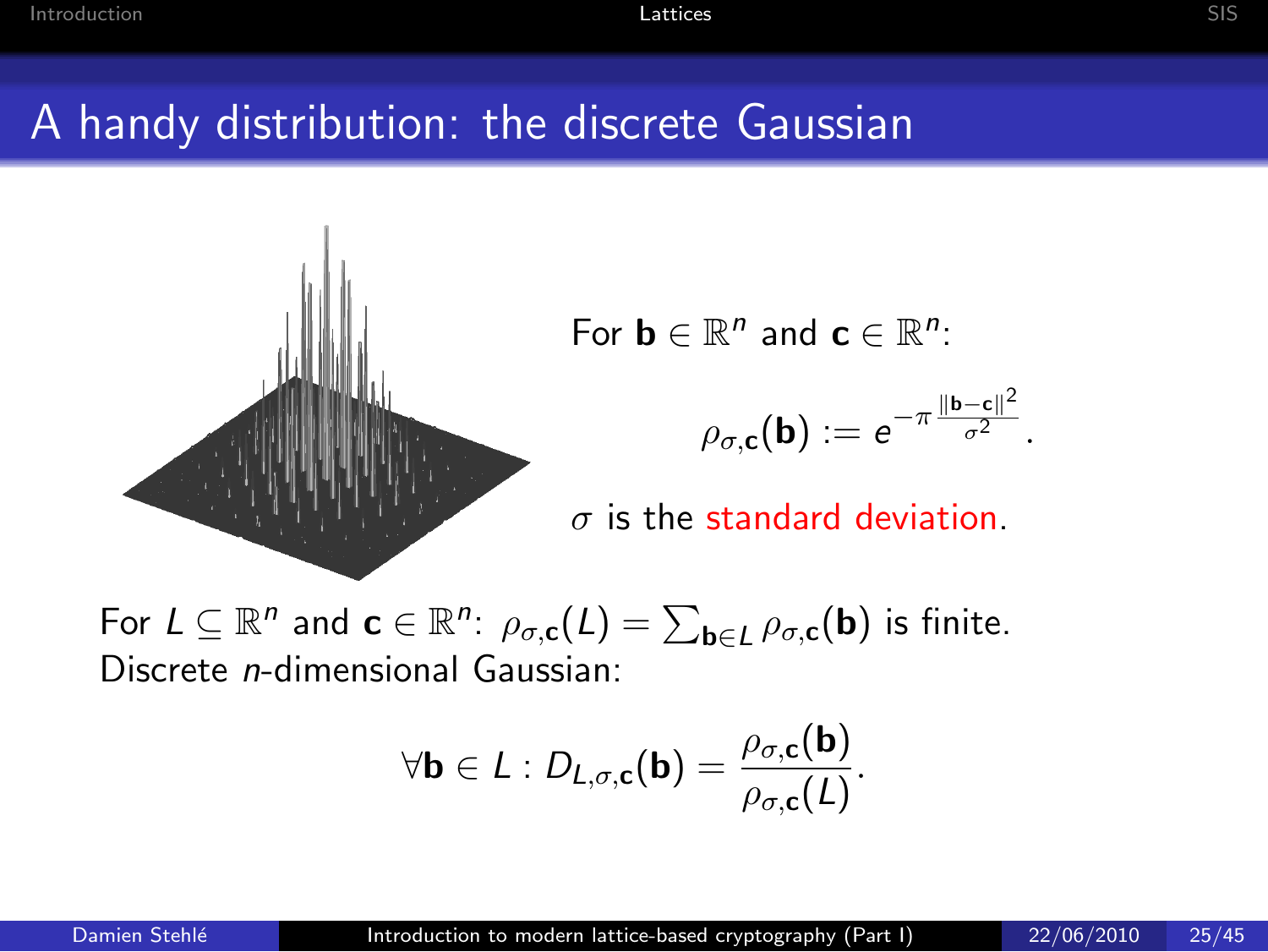- **•** This is a lattice invariant.
- We can do **Fourier analysis** for lattice distributions, and (discrete) Gaussians interact nicely with (discrete) Fourier transforms.
- Many properties carry over from continuous Gaussians to discrete Gaussians. E.g.:

$$
\forall \sigma \geq 1 : \rho_{\sigma}(L \setminus \mathcal{B}(\mathbf{0}, 2\sigma\sqrt{n})) \leq 2^{-n-1} \cdot \rho_{\sigma}(L).
$$

(i.e., the probability of getting a large vector is tiny)

Discrete Gaussians can be sampled from efficiently.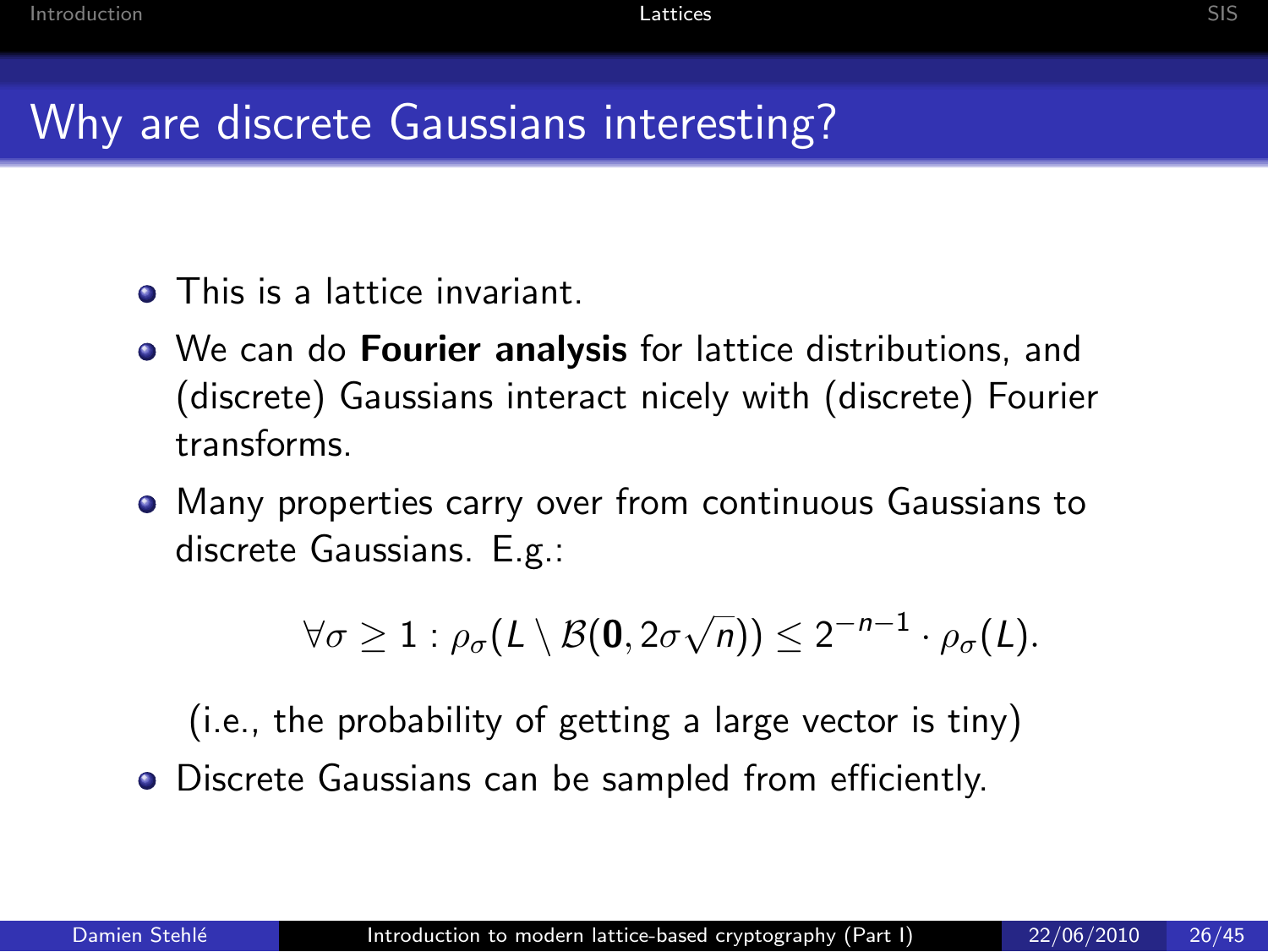- Define  $\eta(L)$  as the smallest  $\sigma$  such that  $\rho_{1/\sigma}(\hat{L}\setminus{\bf 0})\leq 2^{-n}.$
- Intuition: If the standard deviation is larger than  $\eta$ , then discrete Gaussians behave like continuous ones.
- If  $\sigma > \eta$ , then  $\rho_{\sigma, \sigma}(L)$  is quasi-constant:

$$
\forall \mathbf{c} \in \mathbb{R}^n: \ \rho_{\sigma, \mathbf{c}}(L) \in \sigma^n \cdot \text{(vol } \hat{L}) \cdot \left[1 \pm 2^{-n}\right].
$$

If  $(\mathbf{b}_i)_i$  is a basis of L:

$$
\eta(L) \leq \sqrt{n} \cdot \max \|\mathbf{b}_i^*\|.
$$

• Consequence: 
$$
\eta \leq n \cdot \lambda_n
$$
.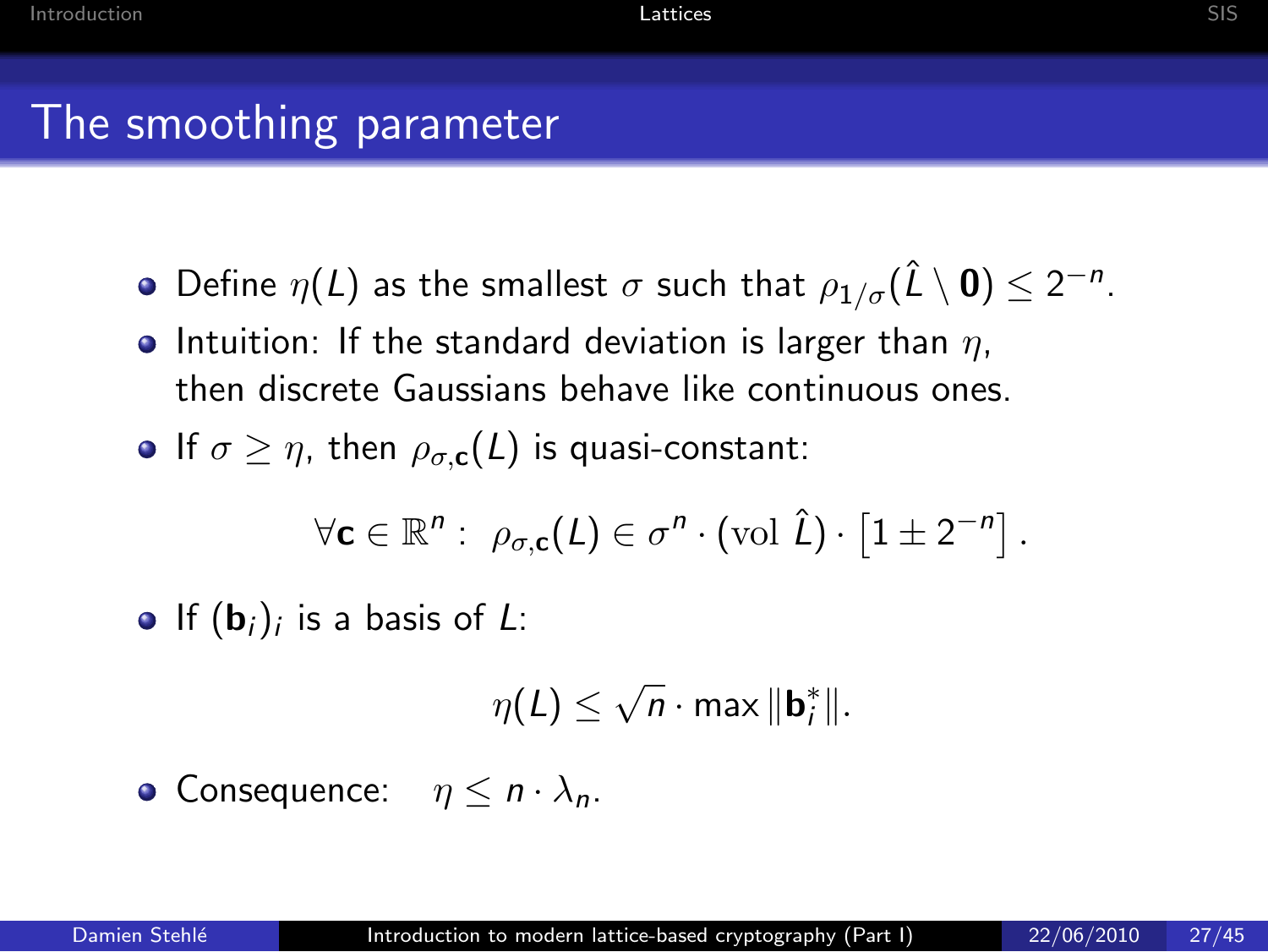# Proof that  $\eta(L) \leq \sqrt{n} \cdot \max \| \mathbf{b}_{i}^* \|$

• First: 
$$
\eta(L) \leq \sqrt{n}/\lambda(\hat{L})
$$
.

$$
\rho_{1/\sigma}(\hat{L}\setminus 0) = \rho(\sigma \hat{L}\setminus \mathcal{B}(0, 2\sqrt{n}))
$$
  
\n
$$
\leq 2^{-n-1} \rho(\sigma \hat{L})
$$
  
\n
$$
= 2^{-n-1} \rho_{1/\sigma}(\hat{L})
$$
  
\n
$$
\leq 2^{-n}.
$$

Second:  $1/\lambda(\hat{L}) \leq \max \|\mathbf{b}_{i}^{*}\|$ . With  $B' = \text{reverse}(B^{-T})$ :  $\lambda(\hat{L}) \geq \text{min} \|\mathbf{b}'_i^*\|$  and  $\frac{1}{\text{min} \|\mathbf{b}'_i^*\|} = \text{max} \|\mathbf{b}_i^*\|.$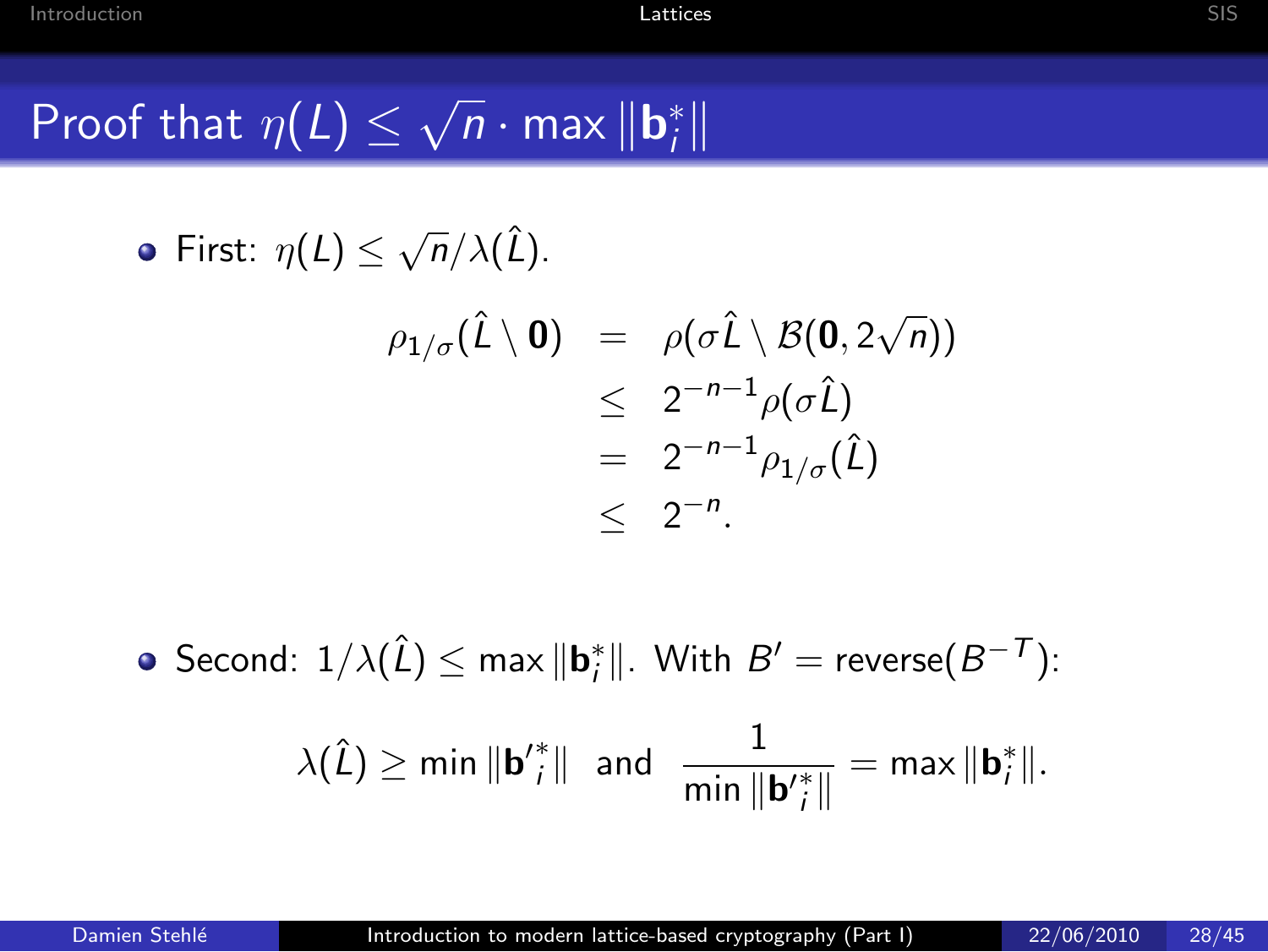### Sampling from  $D_{L,\sigma}$  (Gentry et al.'08)

There exists an efficient algorithm s.t. given as inputs a basis  $(b_i)_i$ of a lattice  $L$ ,  $\mathbf{c} \in \mathbb{Q}^n$  and  $\sigma \geq \sqrt{n} \max \|\mathbf{b}_i^*\|$ , produces vectors of  $L$ with distribution within statistical distance  $2^{-n}$  of  $D_{L,\sigma,c}$ :

$$
\sum_{\mathbf{b}\in L}|\Pr[\mathbf{b}]-D_{L,\sigma,\mathbf{c}}(\mathbf{b})|\leq 2^{-n}.
$$

- This may not exactly produce  $D_{\text{L},\sigma,\text{C}}$ , but no algorithm can see the difference with advantage  $\geq \frac{1}{2} + 2^{-n}$ .
- **•** Being able to sample from  $D_{L,\sigma,c}$  with small  $\sigma$  is (almost) equivalent to having a small basis.
- But samples from  $D_{L,\sigma,c}$  do not provide information on the utilized small basis.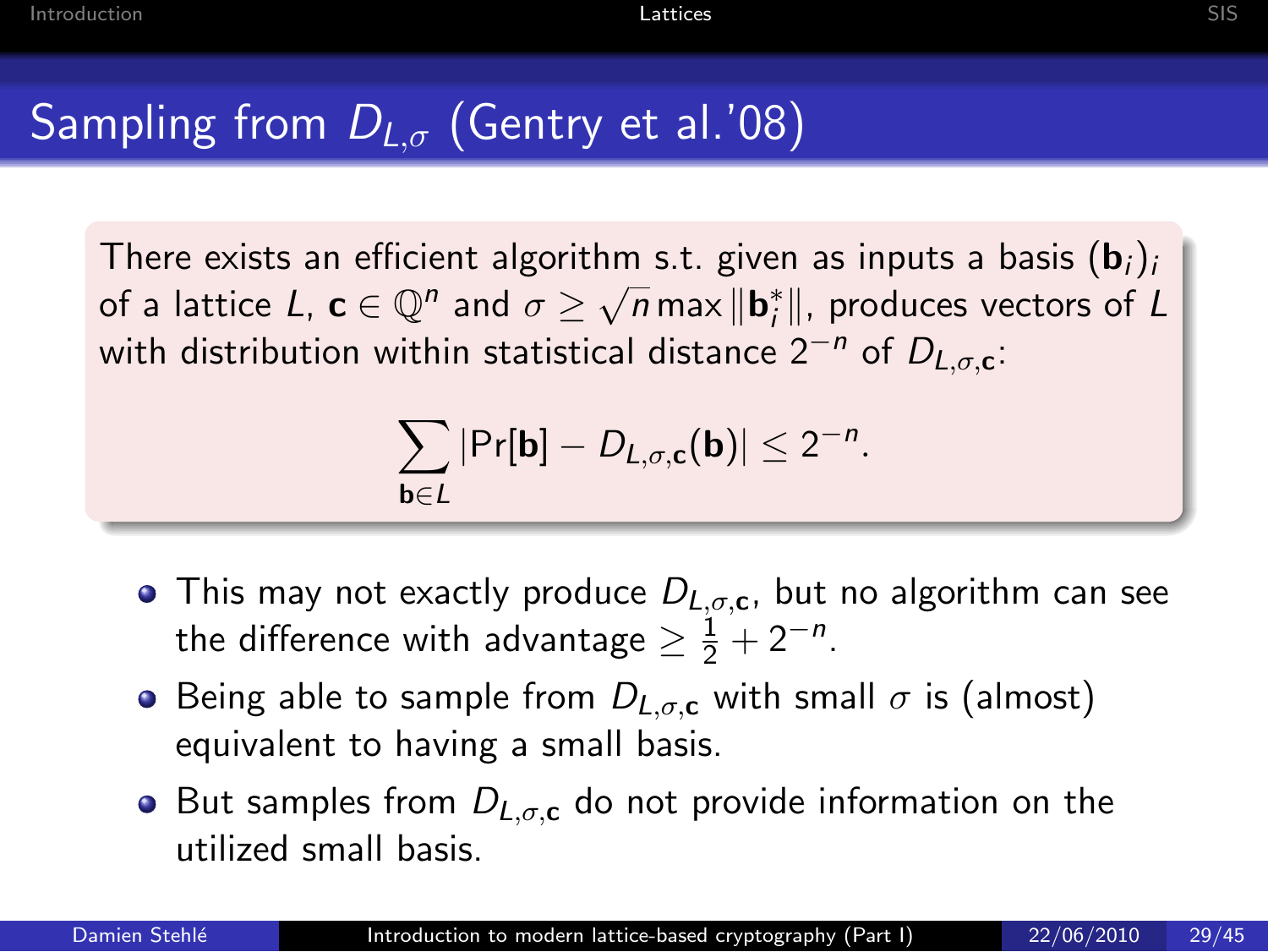

- 1- Background on Euclidean lattices.
- 2- The SIS problem, or how to hash.
- 3- The LWE problem, or how to encrypt.
- 4- Cryptanalysis.
- <span id="page-29-0"></span>5- Advanced topics: IBE and FHE.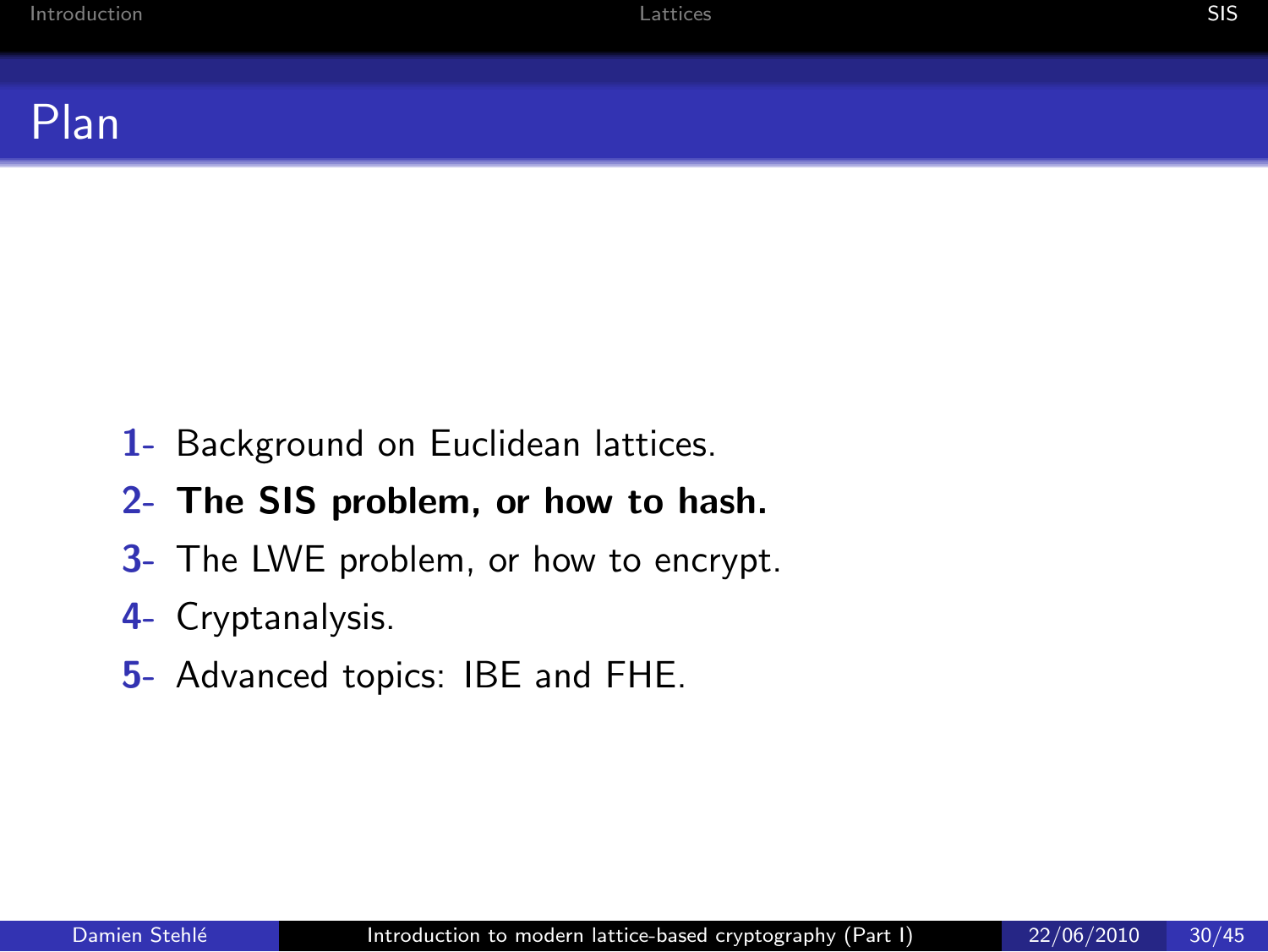## The SIS problem

#### a- Non structured SIS.

- b- Structured SIS.
- c- A trapdoor for SIS.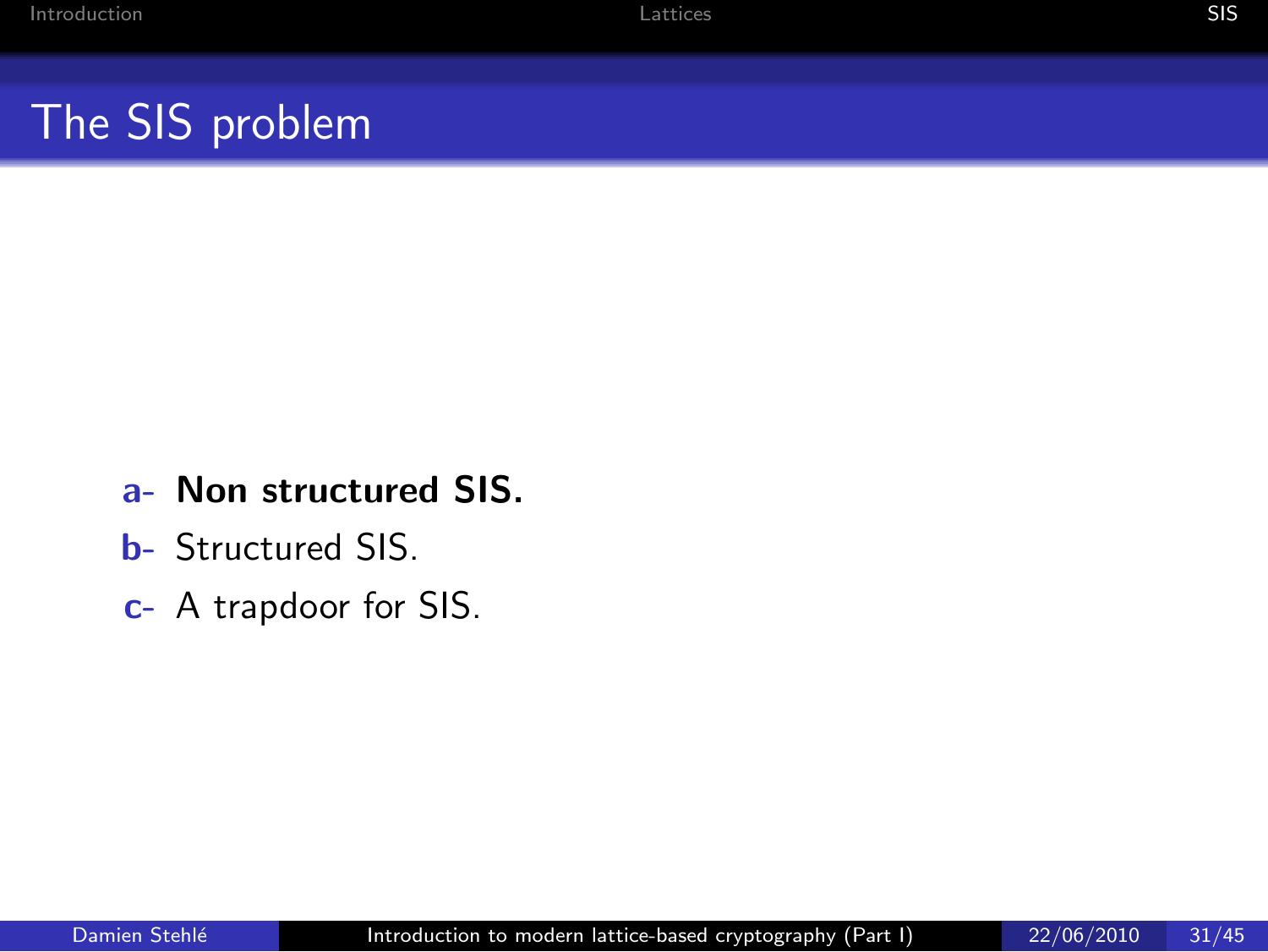## $\mathsf{SIS}_{\beta,a,m}$  [Ajtai'96]

#### The Small Integer Solution Problem

Given a uniform  $A \in \mathbb{Z}_q^{m \times n}$ , find  $\mathbf{s} \in \mathbb{Z}^m \setminus \mathbf{0}$  such that:  $\|\mathbf{s}\| \leq \beta$  and  $\mathbf{s}A = \mathbf{0}$  mod q.



Many interpretations:

- Small codeword problem.
- Short lattice vector problem:  $A^{\perp} = \{ \mathbf{s} \in \mathbb{Z}^m : \mathbf{s}A = \mathbf{0} \; [q] \}.$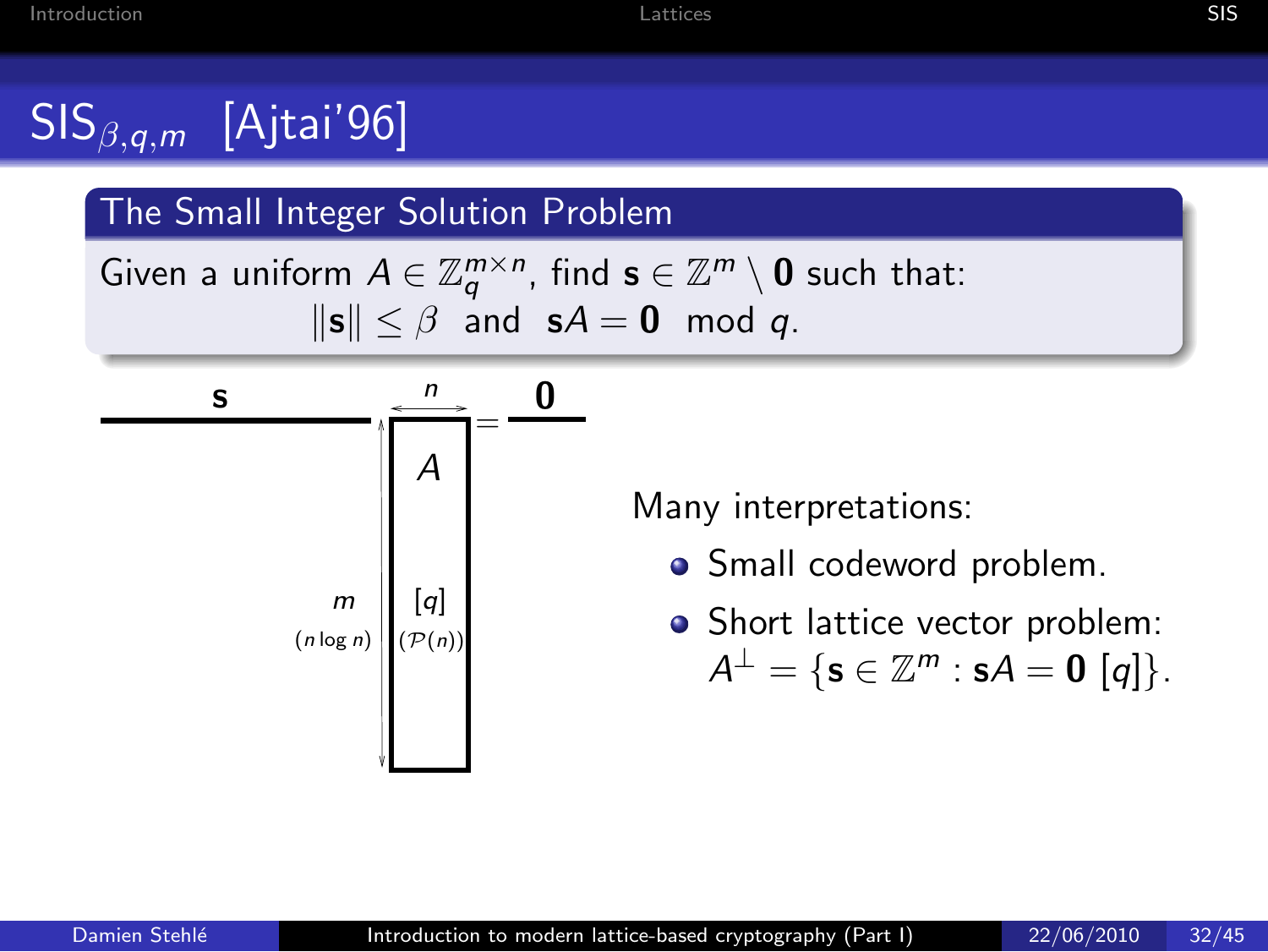- Hash: an efficiently computable function  $H: \mathcal{D} \mapsto \mathcal{R}$ with  $|\mathcal{R}| \ll |\mathcal{D}|$  is collision resistant if finding  $x \neq x'$  in  $\mathcal D$ such that  $H(x) = H(x')$  is computationally hard.
- Applications: message integrity, password verification, file identification, digital signature, etc.
- SIS-based hash:  $\mathbf{s} \in \{0,1\}^m \mapsto \mathbf{s} \cdot A$  [q].
- By linearity, SIS reduces to finding a collision.
- Compression ratio:  $\frac{m}{n \log q}$ .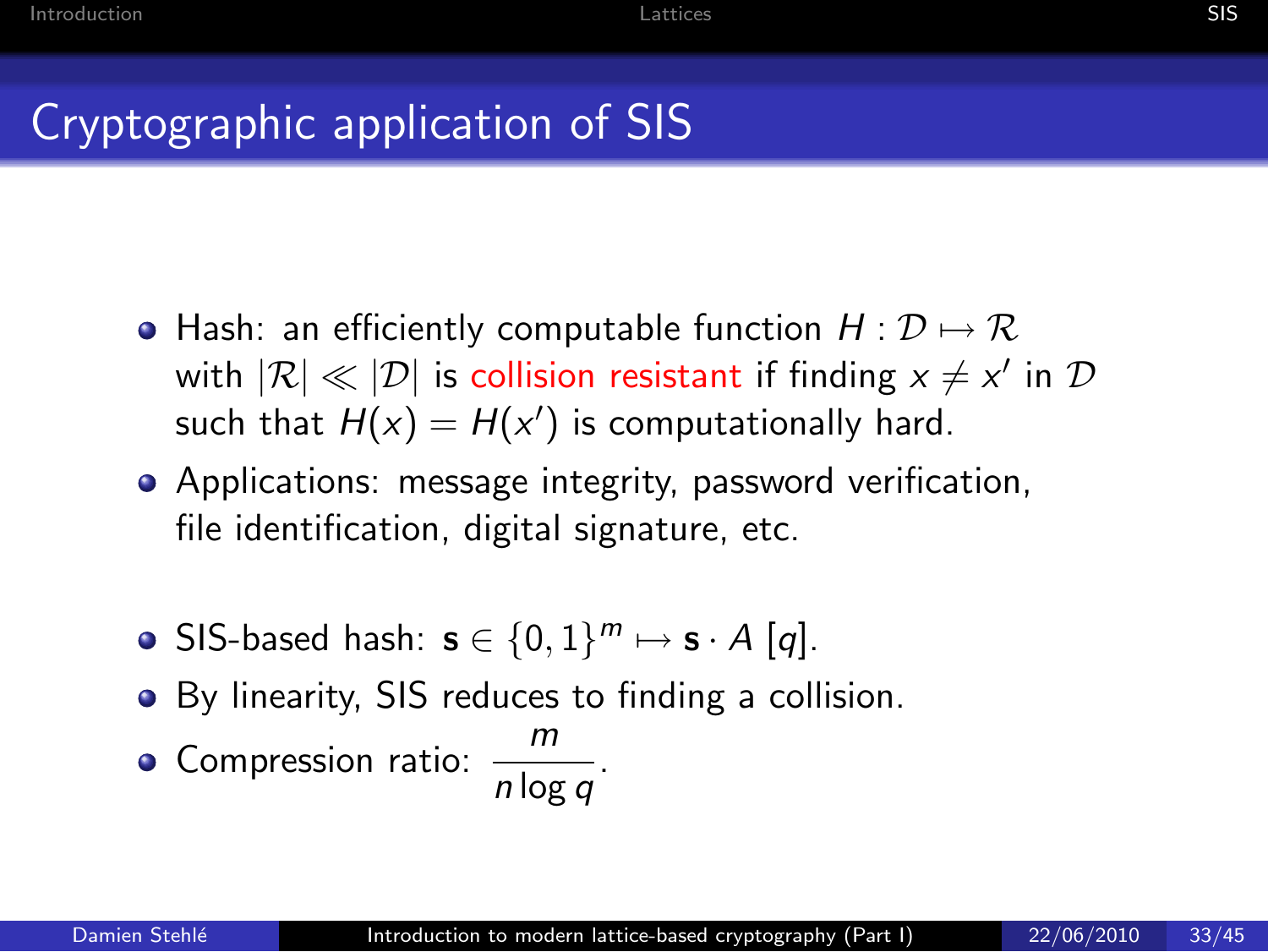## How hard is SIS? A unique level of security.

Worst-case to average-case reduction  $(\gamma \approx n\beta)$ 

Any efficient SIS algorithm succeeding with non-negligible probability leads to an efficient SIVP algorithm.

Intuition:

- Start with a short basis of the lattice  $L \subseteq \mathbb{Z}^n$ .
- Sample *m* short random lattice points.
- Look at their coordinates wrt the basis, modulo q.
- A SIS solution provides a shorter vector of L.
- Repeat to get a basis shorter than the initial one.
- Repeat to get shorter and shorter bases of L.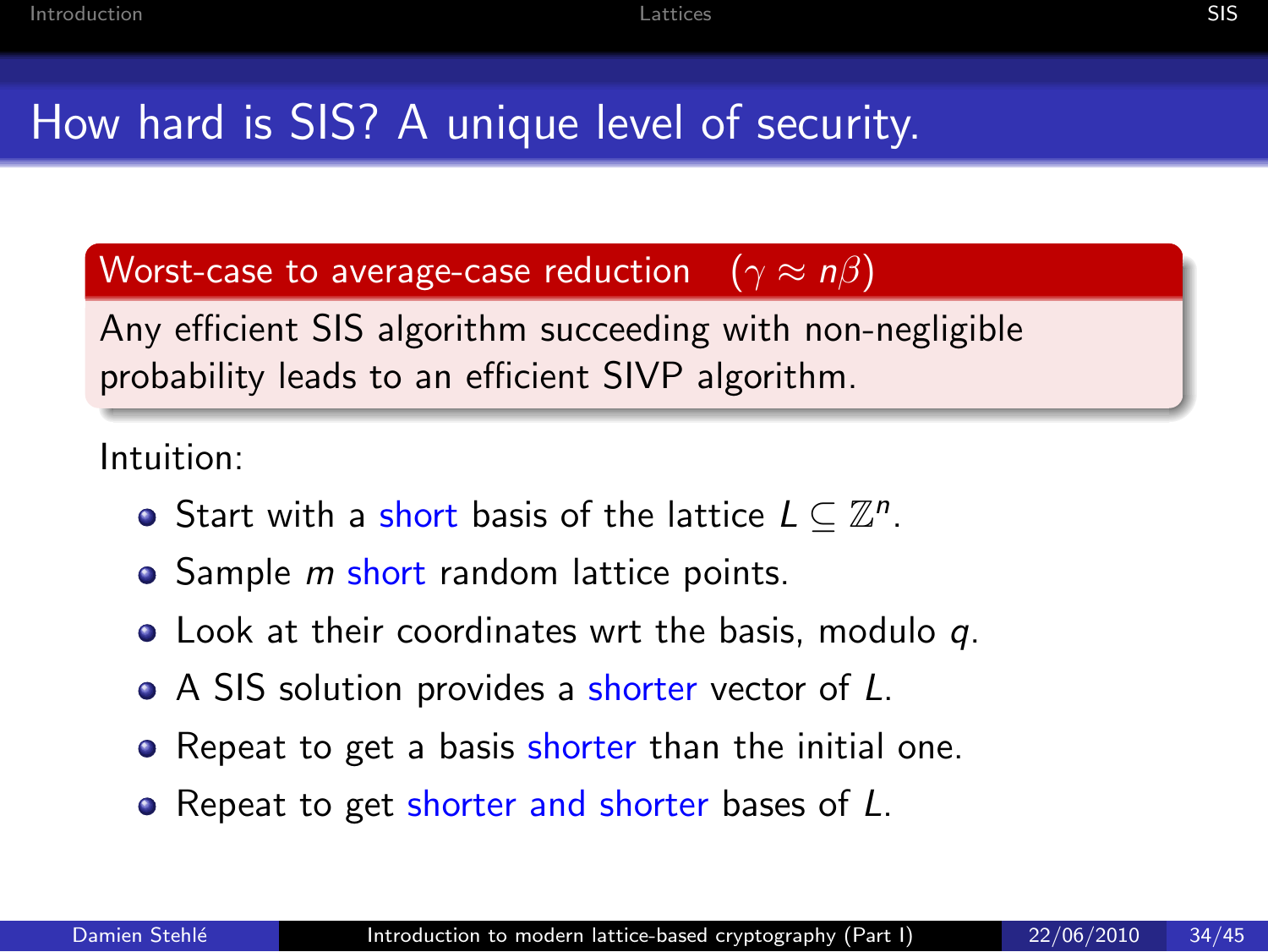## The  $D_{L,\sigma}$  sampler provides valid SIS inputs

- We start with a basis  $(\mathbf{b}_i)$  with  $B = ||\mathbf{b}_i||$ .
- Use the sampler with  $\sigma = \sqrt{n}B$ . Let  $(\mathbf{c}_j)_{j \leq m}$  be the samples.
- With high probability:  $\forall j, \|\mathbf{c}_j\| \leq \sqrt{n}\sigma = nB$ .
- Are their coordinates wrt the  $\mathbf{b}_i$ 's uniform mod  $q$ ?
- Yes, because  $D_{L,\sigma}$  mod qL is (quasi)-uniform:  $D_{\mathsf{a}L,\sigma,\mathsf{c}}$  is (quasi)-independent of  $\mathsf{c} \in \mathsf{L}$ , when  $\sigma \geq \eta(qL) = q \cdot \eta(L)$ .

Sufficient condition:  $B \geq q\sqrt{n}\lambda_n$ .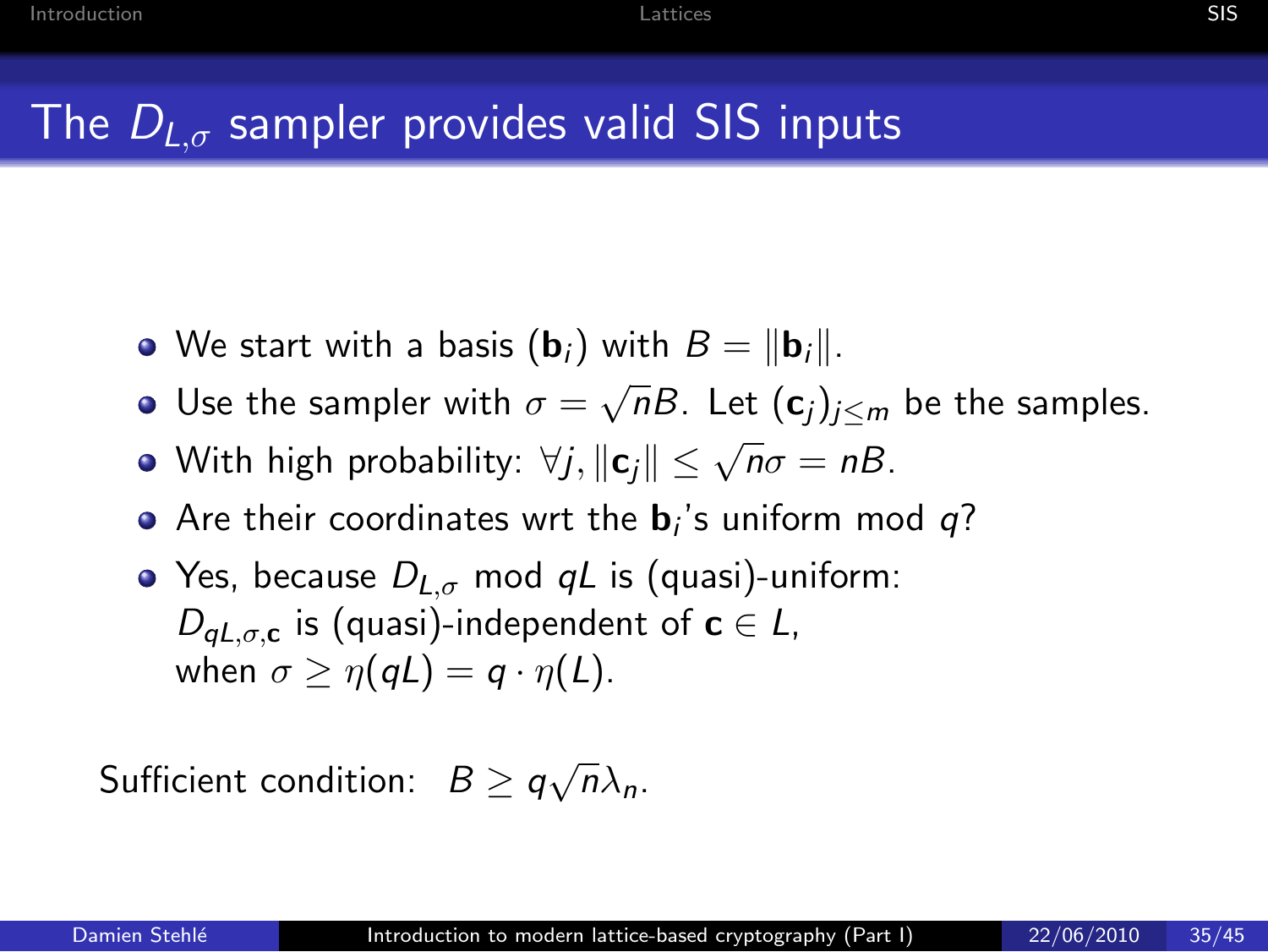- The  $\mathbf{c}_j$ 's satisfy  $\|\mathbf{c}_j\| \le nB$ . Let  $x_i$  be their coordinates vectors, reduced mod q.
- The SIS oracle finds  $\mathbf{s} \in \mathbb{Z}^m$  with  $\sum s_j \mathbf{x}_j = \mathbf{0} [q]$ and  $0 < ||\mathbf{s}|| < \beta$ .

• Take 
$$
\mathbf{c} = \frac{1}{q} \sum s_j \mathbf{c}_j
$$
:  $\mathbf{c} \in L$  and  $||\mathbf{c}|| \leq \frac{\beta n^2 B}{q}$ .

- $\bullet$  If q is large enough, we obtain a shorter lattice vector.
- By analyzing  $D_{L,\sigma}$  further, one can prove that by iterating, w.h.p. we can find a full rank set of short lattice vectors.

B  $\frac{2}{2}$ .

We can convert the latter into a short basis.

 $\frac{1}{q}$   $\leq$ 

Sufficient condition:  $\frac{\beta n^2 B}{a}$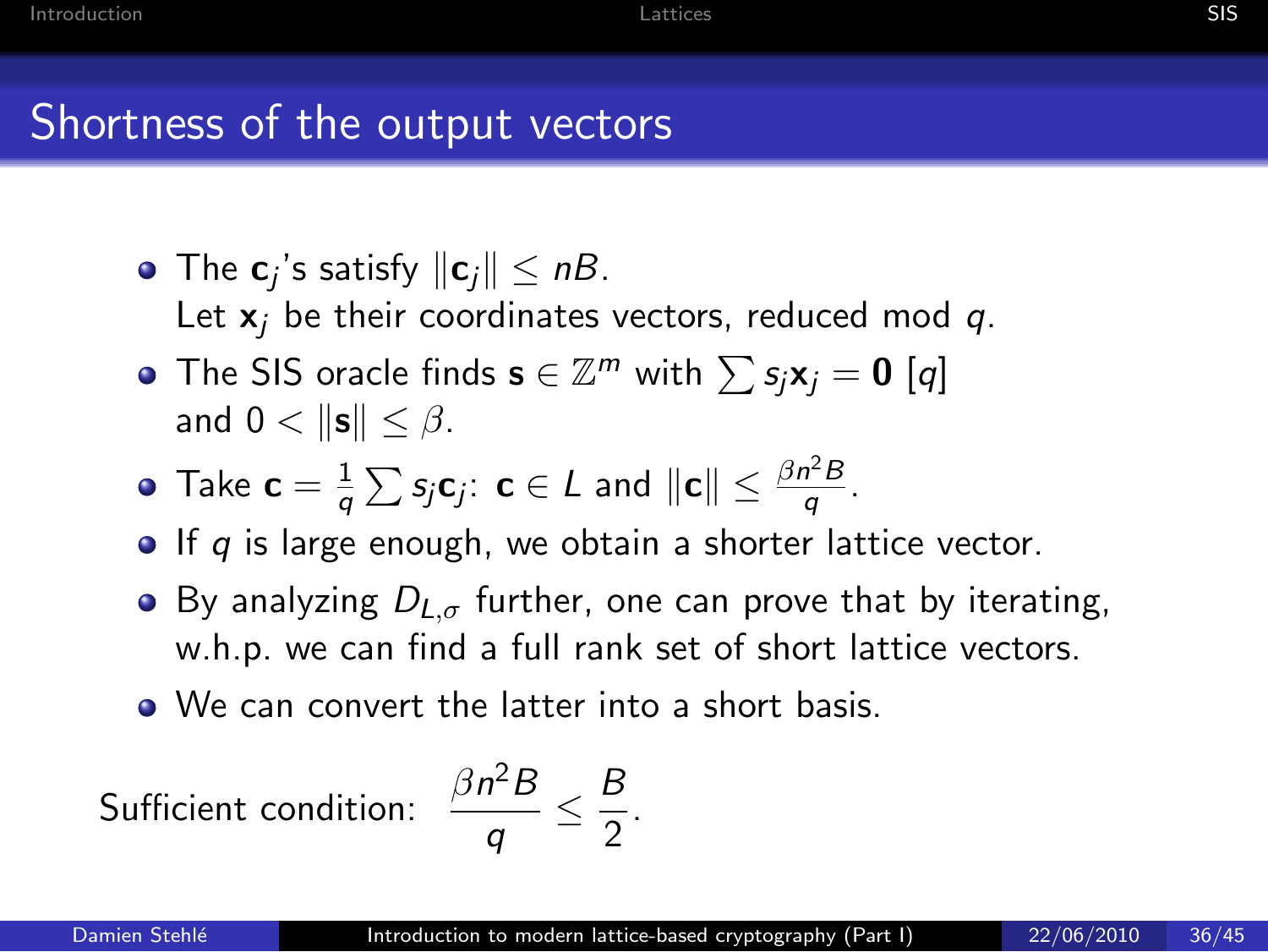## The SIS problem

- a- Non structured SIS.
- b- Structured SIS.
- c- A trapdoor for SIS.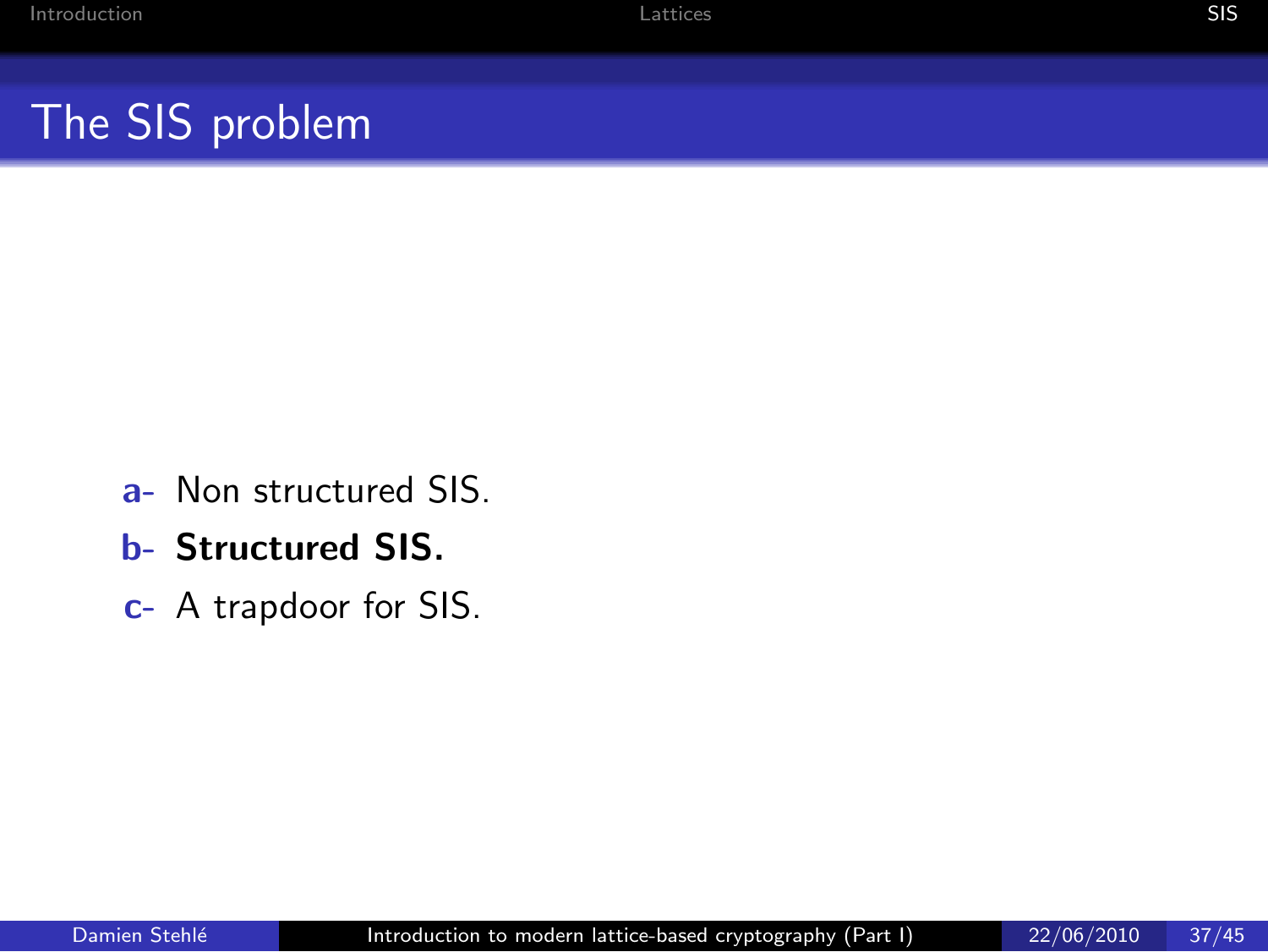## Id-SIS, graphically



- Each block is negacyclic.
- The *i*th row is:  $x^i \cdot a(x) \mod x^n + 1$ .
- $\bullet$  The structure allows us to decrease m by a factor n.
- Structured matrices  $\equiv$  polynomials  $\equiv$  fast algorithms.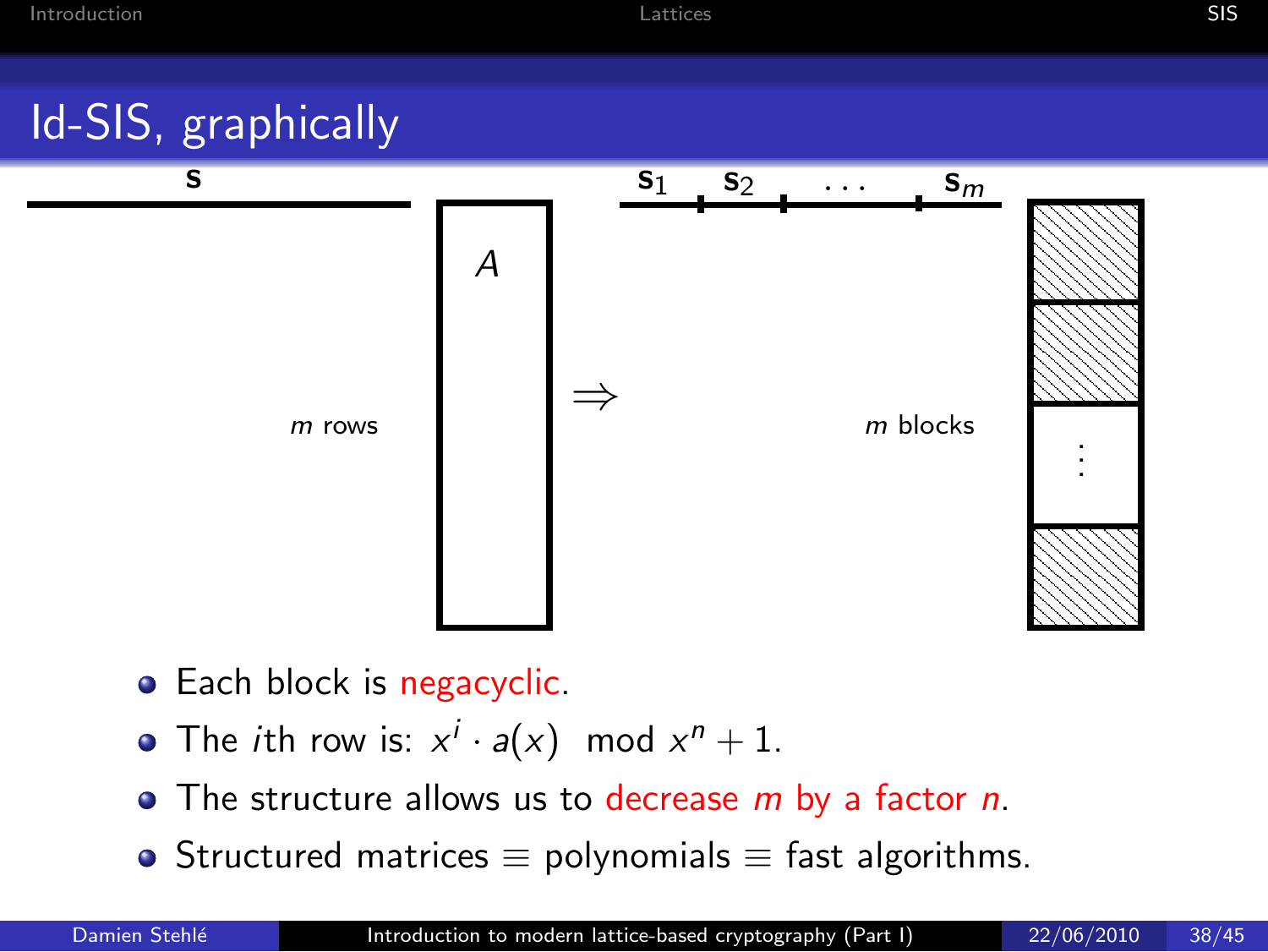#### SIS

Given a uniform  $A \in \mathbb{Z}_q^{m \times n}$ , find  $\mathbf{s} \in \mathbb{Z}^m \setminus \mathbf{0}$  such that:  $\|\mathbf{s}\| \leq \beta$  and  $\mathbf{s}A = \mathbf{0}$  mod q.

Let 
$$
R = \frac{\mathbb{Z}[x]}{x^n+1}
$$
 and  $R_q = \frac{\mathbb{Z}_q[x]}{x^n+1}$ , with  $n = 2^k$  and q prime.

#### Id-SIS

Given  $a_1, \ldots, a_m \hookleftarrow U(R_q)$ , find  $s_1, \ldots, s_m \in R$  not all 0 s.t.:  $\|\mathbf{s}\| \leq \beta$  and  $\sum s_i a_i = 0 \mod (q, x^n + 1)$ .

#### Worst-case to average-case reduction

Any efficient **Id-SIS** algorithm succeeding with non-negligible probability leads to an efficient Id-SIVP algorithm.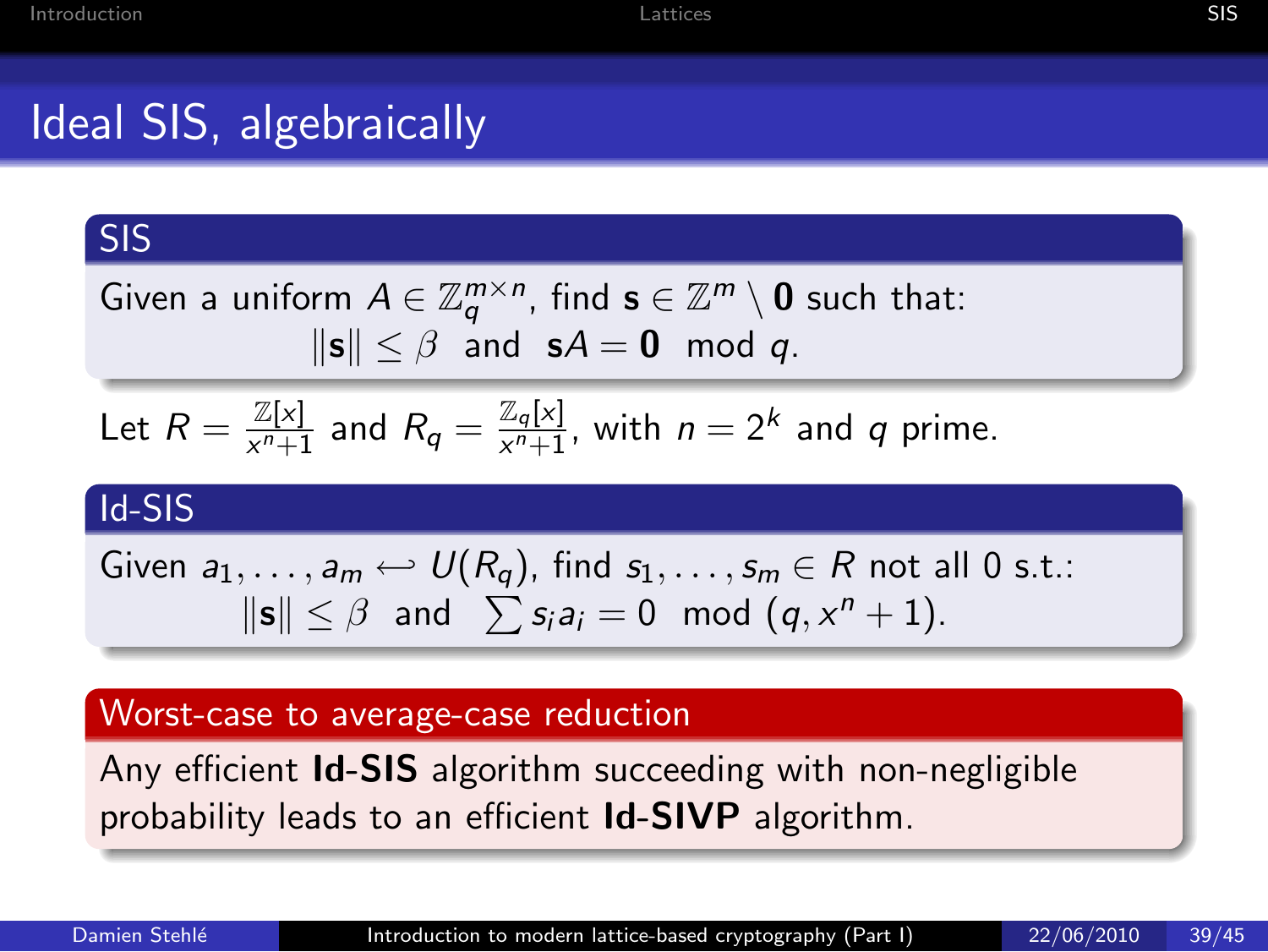### Efficient hashing

- SIS hash:  $\mathbf{s} \in \{0,1\}^m \mapsto \mathbf{s} \cdot A$  [q].
- Id-SIS hash:  $s_1, \ldots, s_m \in \{0,1\}[\times]$  of degrees  $\lt n$  are mapped to  $\sum s_i(x)a_i(x)$   $[q, x^n + 1]$ .
- If  $2n|q-1$ , then  $x^n + 1$  splits completely mod q.

 $\Rightarrow$  Fast Discrete Fourier Transform mod q.

Storage:  $\widetilde{O}(n^2) \rightarrow \widetilde{O}(n)$ ; complexity:  $\widetilde{O}(n^2) \rightarrow \widetilde{O}(n)$ .

This is SWIFFT and it was proposed to the SHA-3 contest. With  $n = 2^6$ ,  $m = 2^4$ ,  $q \approx 2^8$ : A can be stored on  $\approx 2^{13}$  bits.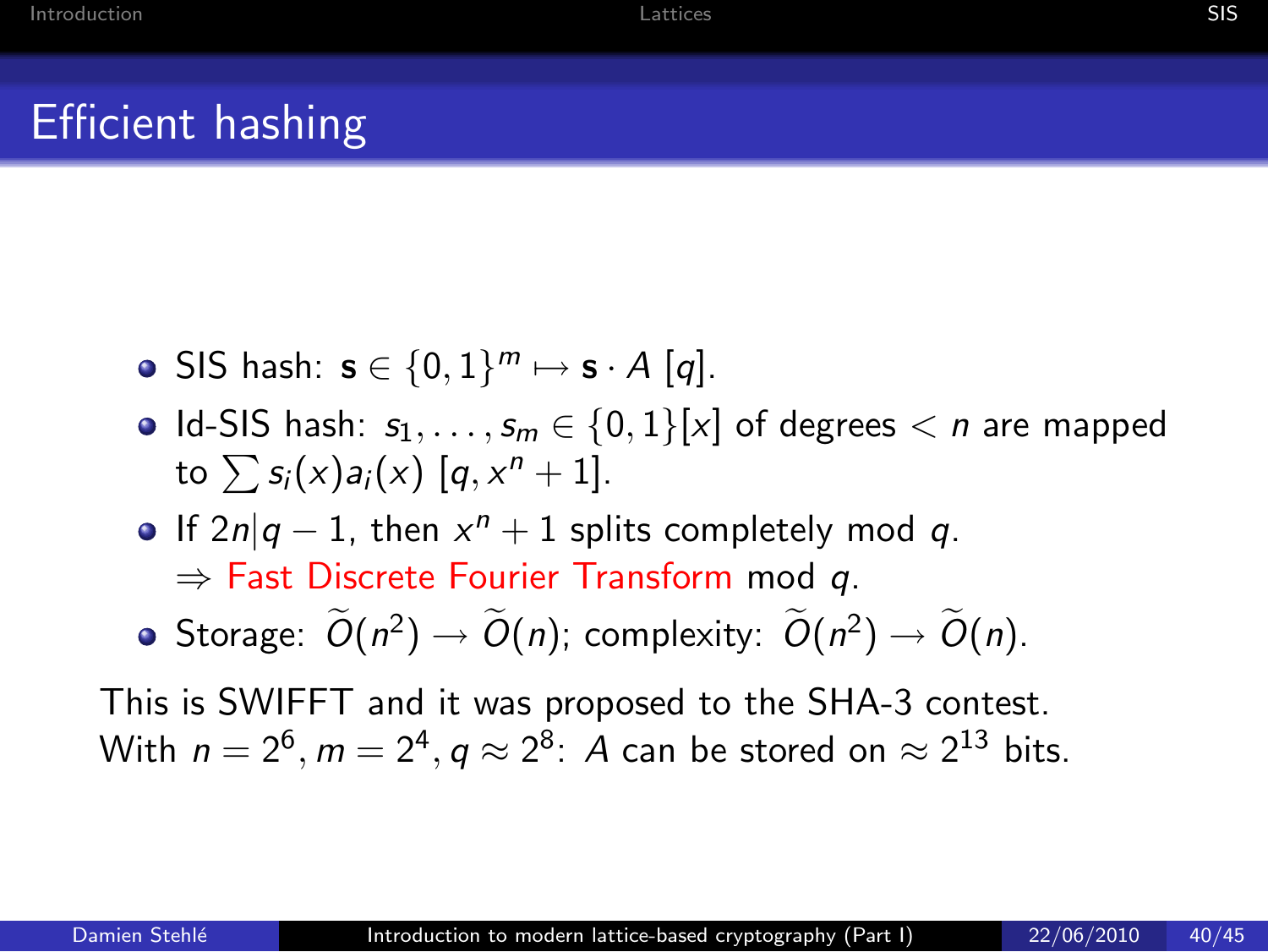## The SIS problem

- a- Non structured SIS.
- b- Structured SIS.
- c- A trapdoor for SIS.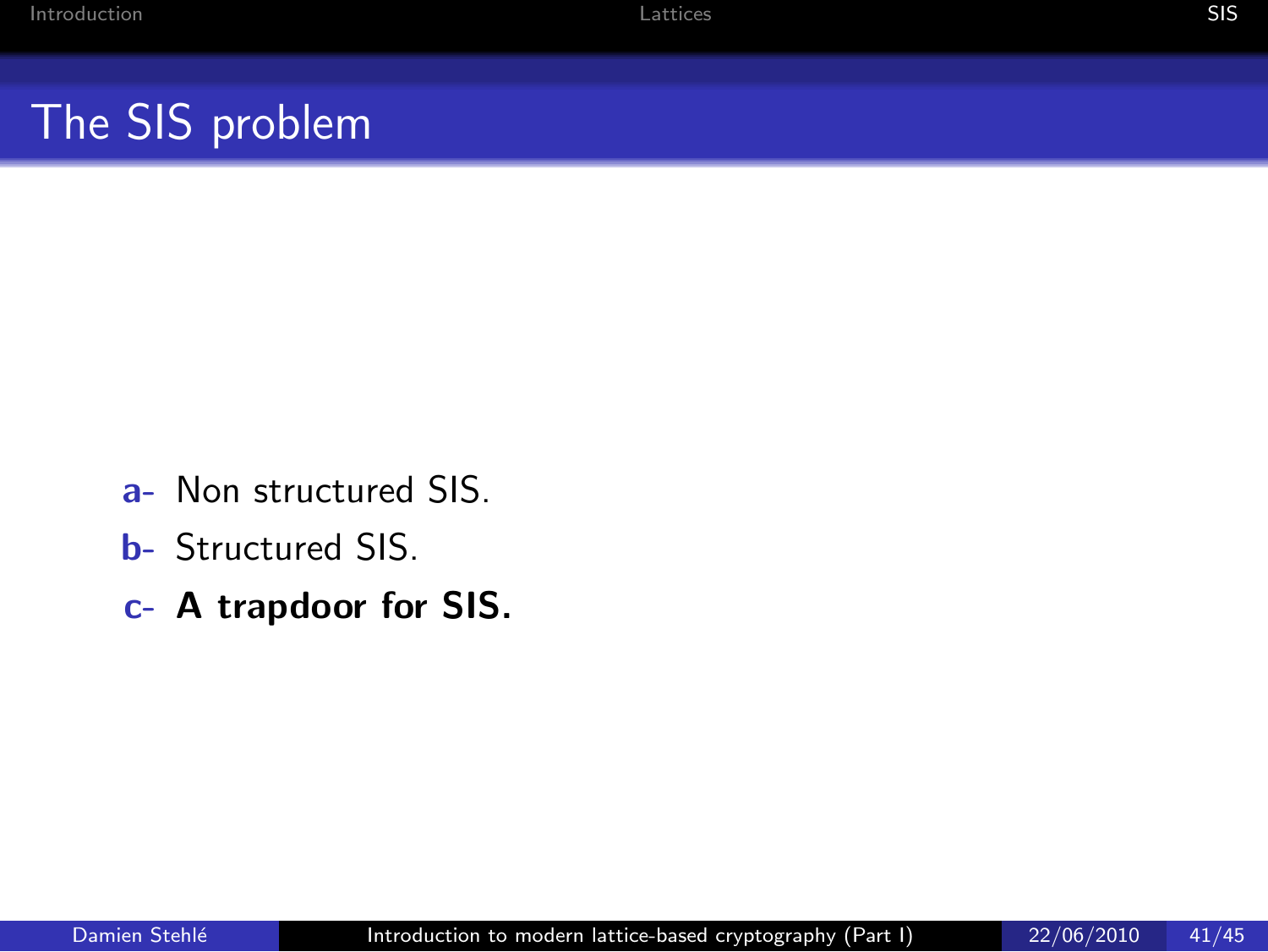## A uniform  $A$  with a good basis for  $A^\perp$

If  $m = \Omega(n)$ , we can efficiently sample  $A \in \mathbb{Z}_q^{m \times n}$  and  $T_A$  s.t.

- The statistical distance from A to uniform is  $2^{-\Omega(n)}$ .
- The rows of  $\mathcal{T}_A$  are small: max  $\|\mathbf{t}_i^*\| = \widetilde{O}(\sqrt{n}).$
- $T_A \in \mathbb{Z}^{m \times m}$  is a basis of  $A^{\perp}$ .



Regularity principle:

- Assume  $(a_i)_{i\leq k}$  are iid uniform.
- Take  $(x_i)_i$  iid uniform in  $\{-1,0,1\}$ .
- Then  $\mathbf{a}_{k+1} = \sum_{i \leq k} x_i \mathbf{a}_i$  is close to uniform.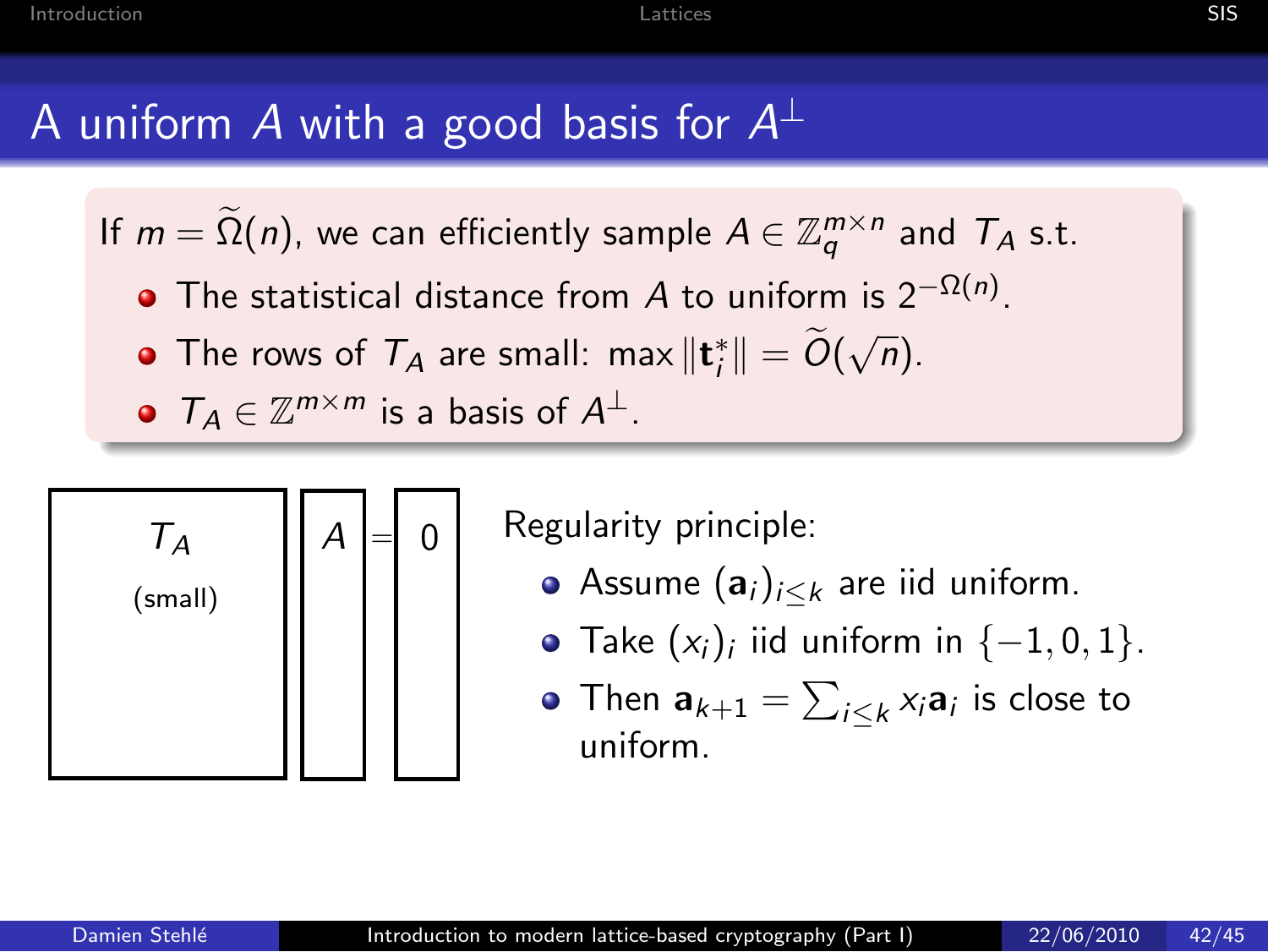## A trapdoor for (inhomogeneous) SIS

- Suppose we have  $\mathbf{u} \in \mathbb{Z}_q^n$ , A and  $\mathcal{T}_A$ . How do we find a small  $\mathbf{s} \in \mathbb{Z}^m$  such that  $\mathbf{s}A = \mathbf{u}$  [q] ?
- With linear algebra, find  $\mathbf{c} \in \mathbb{Z}^m$  such that  $\mathbf{c}A = \mathbf{u}$   $[q].$
- It suffices to find a vector **b** of  $A^{\perp}$  that is close to **c**:  $\|\mathbf{c} - \mathbf{b}\|$  is small and  $(\mathbf{c} - \mathbf{b})A = \mathbf{u}$  [q].
- Use the sampler from  $D_{L,\sigma,c}$  with:

$$
\sigma=\sqrt{n}\cdot\max\|\mathbf{t}_i^*\|=\widetilde{O}(n).
$$

- We have  $\Vert \mathbf{c} \mathbf{b} \Vert \leq \sigma \sqrt{n} = \widetilde{O}(n^{1.5})$  w.h.p.
- And we do not leak any information about the trapdoor!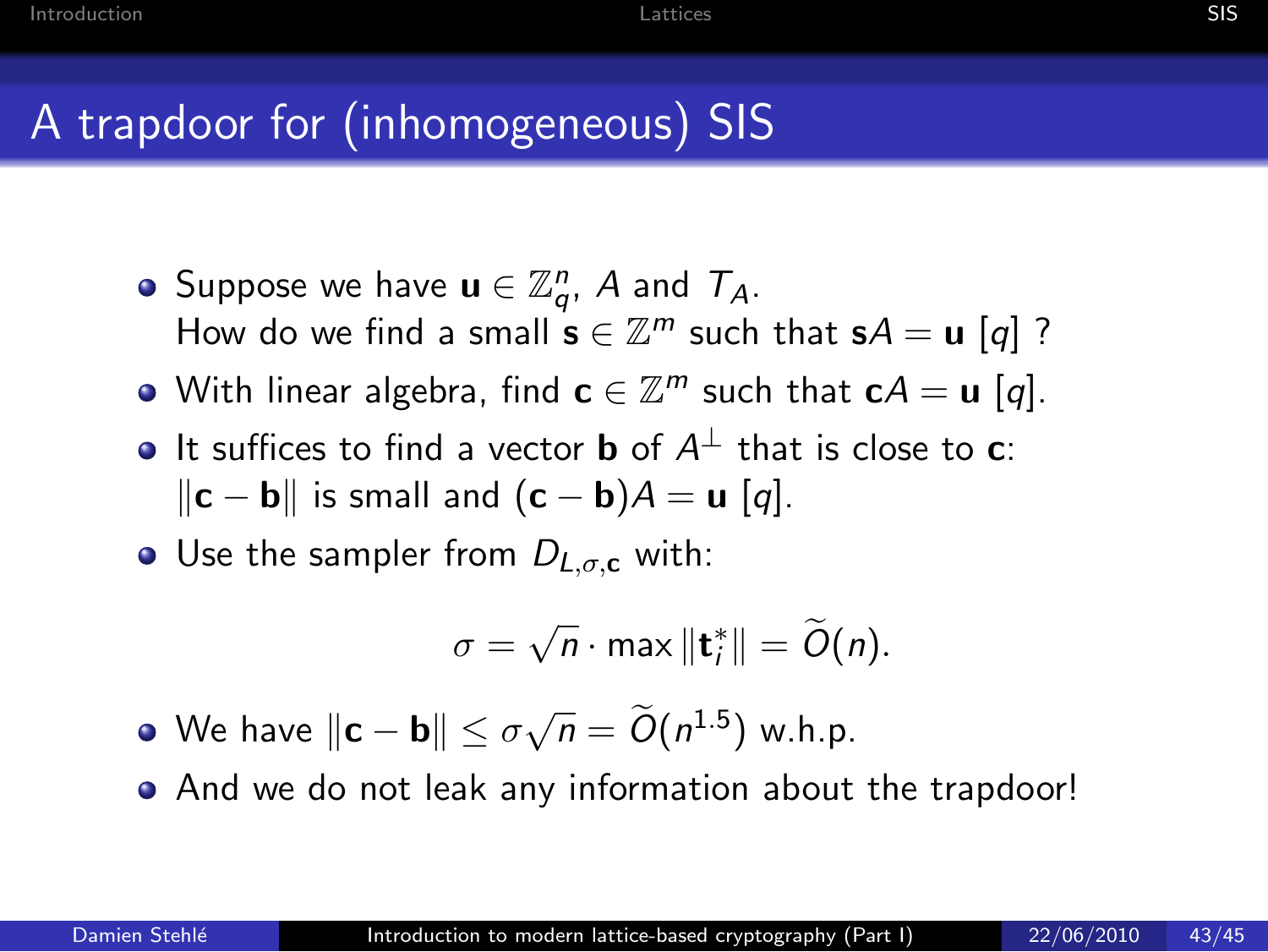## Cryptographic application: hash-and-sign

- Signature: to ensure the authenticity of a document.
- Signer's public key: A; private key:  $T_A$ .
- $\bullet$  To sign M, use the trapdoor to find **s** short with  $sA = H(M||r)$ , where H is a public random oracle.
- To verify  $(M, s, r)$ , see whether  $sA = H(M||r)$  and  $||s||$  small.
- Can be made at least as hard to break as to solve SIS, in the random oracle model.